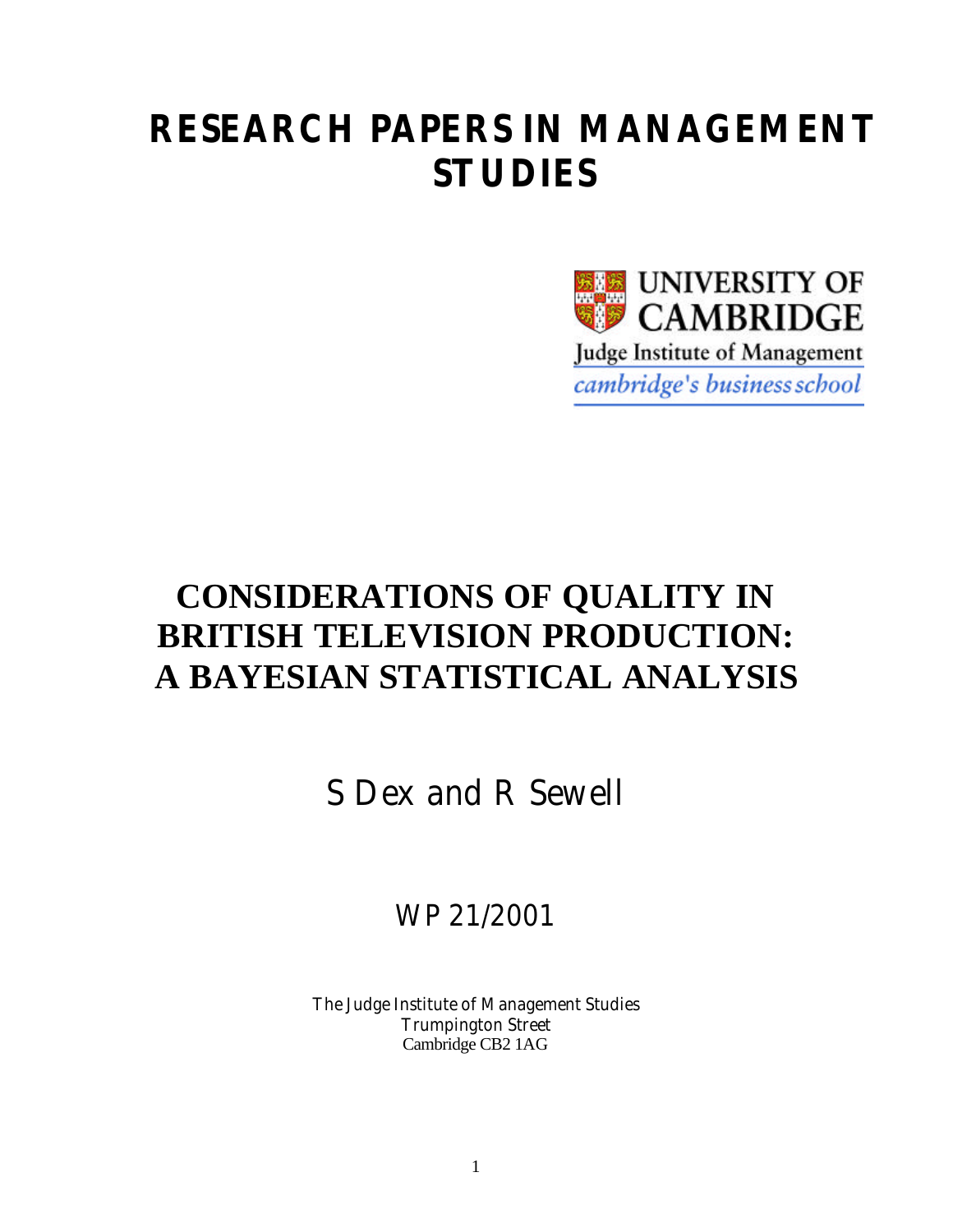# **Considerations of quality in British television production: A Bayesian statistical analysis**

## **Shirley Dex\* and Roger Sewell \*\***

\* Judge Institute for Management Studies University of Cambridge

\*\* Cambridge Consultants Ltd. Cambridge.

**November 2001**

**Address for correspondence**. Judge Institute for Management Studies Trumpington St. Cambridge. CB2 1AG.

sd129@cam.ac.uk Tel: 44 (0)1223 339628.

#### **Abstract**

This paper examines the responses of 450 British male and female television production workers about their perceptions about the changes in the quality of television programmes. The British television industry was heavily restructured in the 1980s and 1990s with many production workers having their contracts changed from unlimited staff posts to freelance or self employed contracts. The paper is able to explore whether individuals' perceptions of changes in quality were related to their own labour market experiences and the signals for quality workmanship that operate in the labour market, described in the theoretical literature related to efficiency wages. The paper used Bayesian statistics to explore these relationships and found confirmation for the expectation that below and above market wages rates, as well as other indicators of quality labour and personal quality experiences were related to the perceptions about the components of quality of programmes.

#### **Acknowledgements**.

This research was started when one of the authors was working on an ESRC funded project on the television industry, Grant number R 000237131. It has taken some time to complete for a variety of the usual reasons. We gratefully acknowledge the ESRC whose funding helped to initiate the research contained in this paper. Shirley Dex also wishes to thank the Hallsworth Fellowship at the University of Manchester for further time to develop this paper. Thanks are also due to Andrew Oswald, Melvyn Weeks and Richard Steinberg for helpful comments on an earlier draft.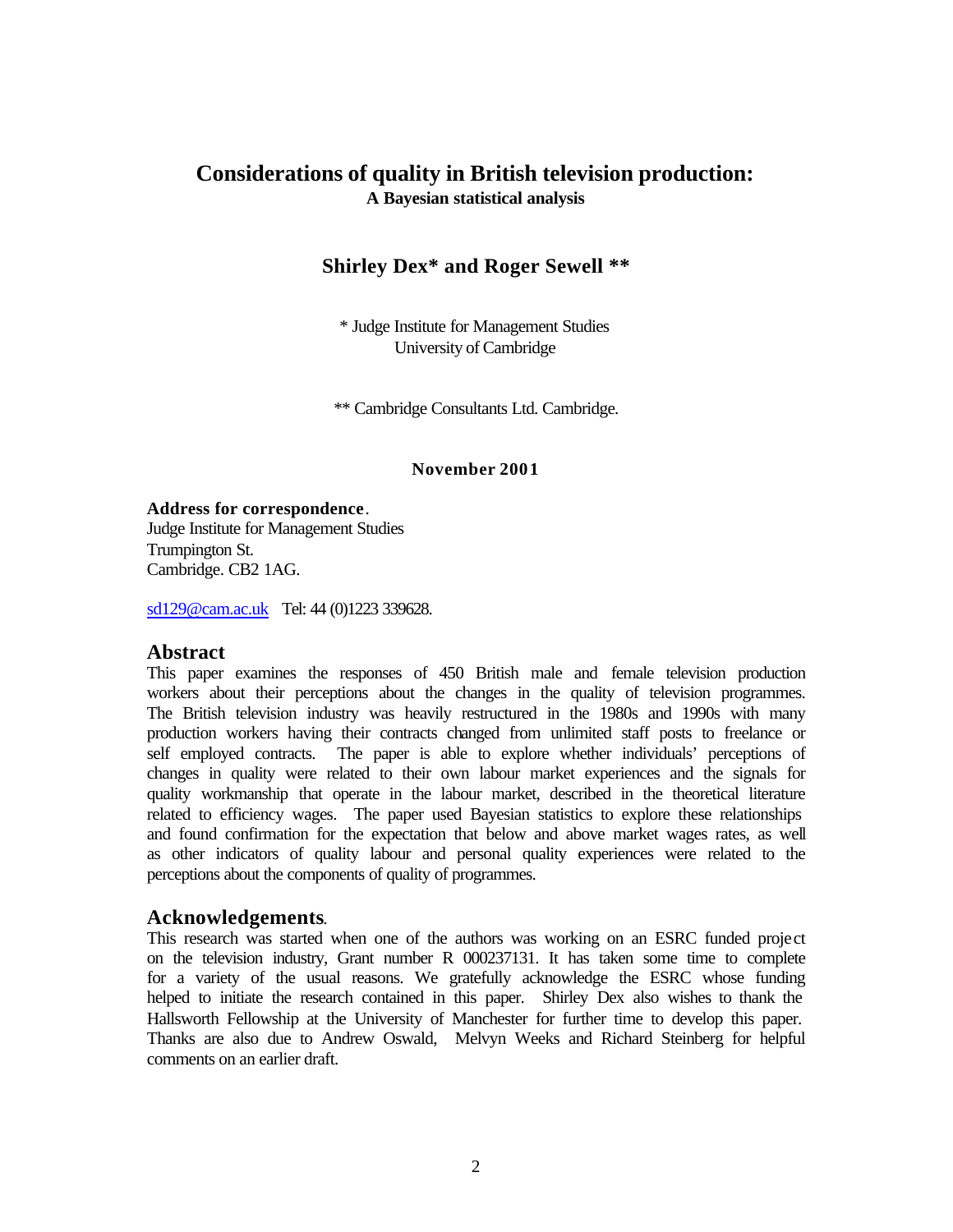# **1. Introduction**

Good quality is a characteristic which everyone desires and agrees is a virtue whether this be television programmes, educational provision from schools and teachers, new products, or second hand cars. The problem is that quality is difficult to measure and judging quality sometimes rests on asymmetric information. The quality of British television programmes became an issue following the radical changes in regulation, structure and working conditions which have taken place in the industry from the early 1980s to mid 1990s. Pressures to cut costs in programme making took place alongside the industry changes. Many commentators have queried whether competitive pressures in the form of lower budgets for programmes and the bidding down of hourly wage rates have reduced the quality of programmes (Murroni and Irvine, 1997). An alternative view is that competition can lead to more efficient use of resources and that quality need not suffer if increases in efficiency result, especially alongside productivity-enhancing technological changes. For example, forcing employers to break up (over) manning and job demarcation agreements could increase efficiency and quality remain constant but at lower prices. Licenses to broadcast given to commercial companies following government tenders have had quality safeguard clauses as part of the contract. However, since these are difficult to measure they are also difficult to write into contracts. Clearly, there is a wider range of concerns about quality where the BBC is concerned because of its role as a public service broadcaster. In this paper we consider programme makers' views about the changes in quality that have resulted over the 1990s and see how this is related to their experiences. This examination of quality in the television industry gains more importance from the fact that this is only one of a number of industries where changes in the structure of the industry have led to changes in the nature of contracts and working conditions.

The production worker's view of quality is available in a new panel data set and is an interesting dimension in the quality debates.<sup>i</sup> The production worker has his/her own perspective, one which has been claimed by some to be driven more by peer review than by consumer opinion (Murroni and Irvine, 1997). It is the production worker who has the potential to affect the quality of the programme, although the budget is an important constraint on the level of quality achievable. It is only the production team who know what sort of short cuts have been taken, integrity or accuracy sacrificed and effort put in. By focussing on the production worker's perspective, information-based economics concepts are relevant to generate hypotheses and offer interpretations of the empirical data.

The plan of this paper is as follows: Section 2 below charts the changes that have occurred in the television industry since 1980. Section 3 considers the theories and measurement issues relating to a consideration of quality in general and in television. The data are summarised in Section 4 and in an Appendix. Sections 5 to 7 report on the analyses of the data collected from production workers on quality in television. The conclusions are presented in Section 8.

# **2. Changes in the television industry**

The television industry before the 1980s was structured with a vertically integrated public service broadcaster, the BBC, alongside a few integrated and heavily regulated private sector broadcasters (the regional ITV franchises). As a result of a series of regulatory changes, the position in the 1990s is one in which the private sector broadcasters compete first to get the licence, (subject to looser regulation), then to attain maximum ratings, and with the BBC itself reorganised with internal markets. Part of their programming is produced and supplied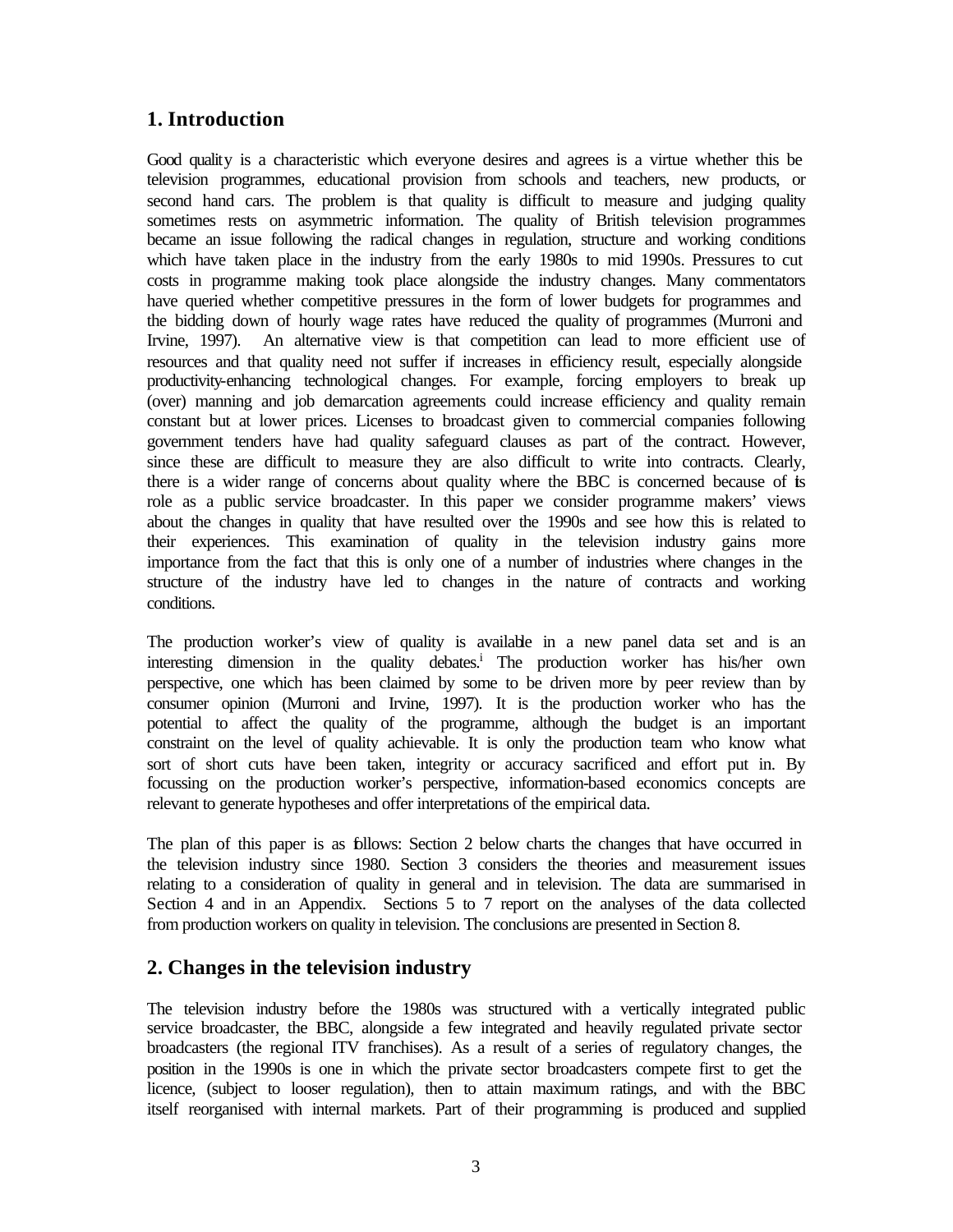from many small private and a few large independent production companies competing with each other to supply the broadcasters (Price Waterhouse PACT, 1995). The new Channel 4, in 1982, given a brief to commission or 'publish' programmes but not to make them itself, was the first stimulus to the new independent production sector. This was followed closely by the creation of a market in external suppliers in 1986 as the BBC and ITV were given the target of introducing a 25% quota of independent productions. In 1996 the BBC was reorganised from vertically divided directorates for television, radio etc. to horizontally divided BBC Broadcast, BBC Resources and BBC Production sections. The aim of the Production section is to seek commissions from Broadcast to produce programmes, in competition with other independent companies. However, since 1997, it has been agreed that 60 per cent of annual Broadcast expenditure would be guaranteed to go to in-house Production.

Prior to the 1980s, the majority of television workers were in salaried long-term jobs employed by broadcasters. In the 1990s estimates suggest that 60 per cent are freelance. There have been enormous pressures to cut production costs. Independent companies have not been able to afford more than a skeleton staff with specific short-term contracts when their commissions were so uncertain and on extremely tight budgets. However, the broadcasters have followed suit in giving large proportions of their workforce freelance contracts. The pressures on budgets have grown increasingly through the tendering for licences and franchises, and the advent of Channel 5 as a low budget channel. This environment has generated the need to try and monitor and police programme quality. The BBC and Independent Television Commission (ITC) are trying to develop quality measures (Towler, 1997).

# **3. Considerations of quality**

The ITC has mainly been concerned with quality measurement in the process of issuing licences to independent broadcasters. The license contract normally includes a written statement of the range of programmes to be broadcast and the time and priority. This involves setting down minimum hours for Channels 3, 4 and 5 of drama, factual programmes, news, education, religion, arts and children's programmes. In addition to this programming range, the ITC also regulates about advertising, sponsorship and technical services. The regulation is backed up by a variety of penalties for the failure to comply. These types of quality conditions are not a part of satellite licences. The ITC largely interprets quality as *range* and this is a measurable item and easier to contract. Failures to keep to contractual allocations are known to occur. These are the responsibility of the broadcasting company or licence holder.

There have been a number of discussions by media specialists and policy making institutes about the quality of television and how it should be judged. A few of these discussions and measures overlap with economic discussions of the concept of quality; others do not. Mulgan (1990) is the most extensive discussion describing seven dimensions of quality; producer quality and professionalism; consumer quality and the market; television's aesthetic; television as ritual and communion; television and the person (or citizen); the television ecology; and diversity. Murroni and Irvine  $(1997)$  offered another summary list.<sup>ii</sup> Others have extended the dimensions to include ethical quality (Mepham,1990) and provided integrated assessments (Born, 1998). None of these discussions have tried to measure or document quality changes under any of the various headings. Paterson (1993) claimed that quality would decline as a consequence of the decline in vertical integration since this would destroy successful production teams which promote creativity. Also, uncertainty about future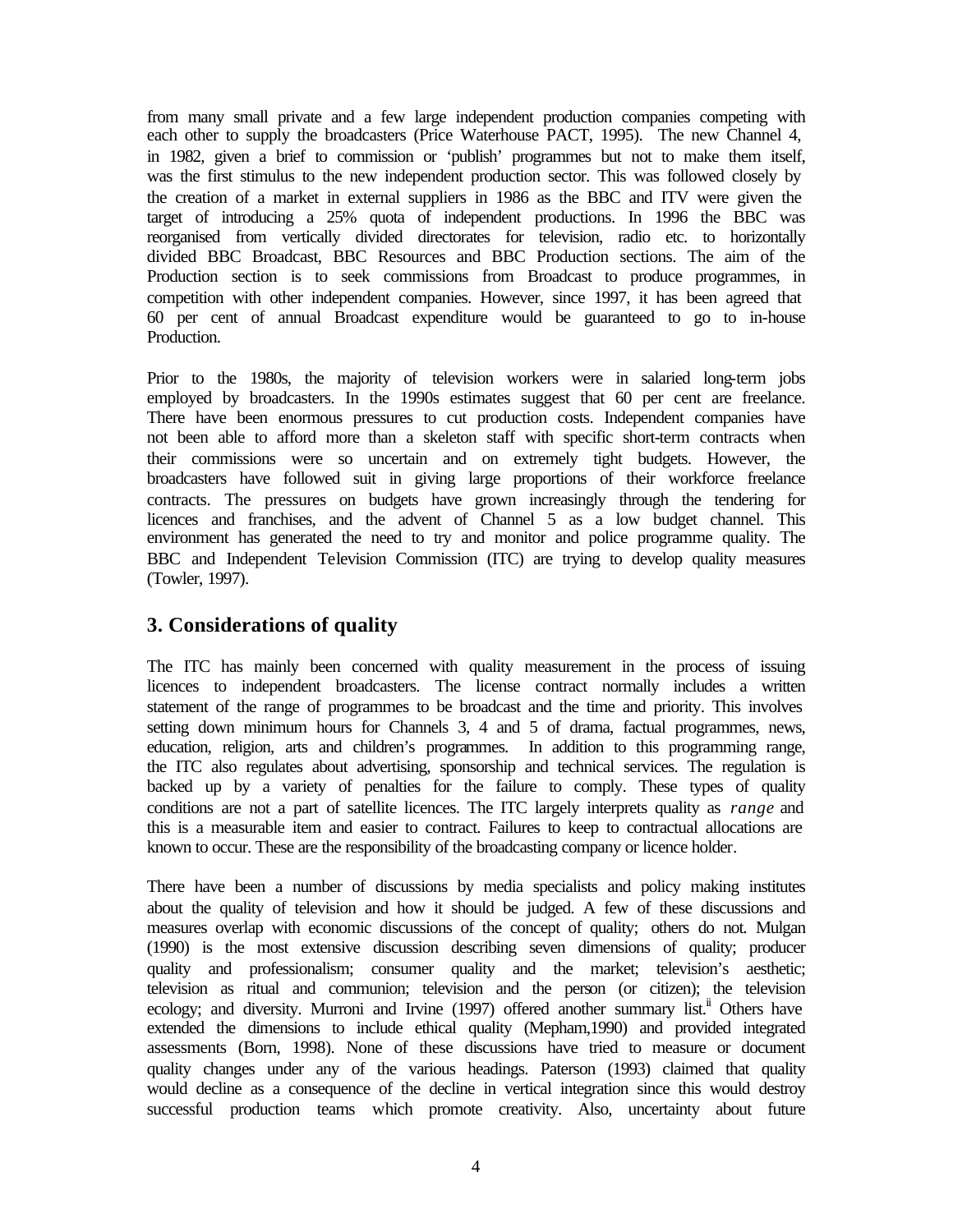employment was predicted to lead to distraction, other agendas and a decline in the commitment of the workforce. Others have noted that market competition in comparison with bureaucracy, can endanger a sense of trust and common purpose in a workforce; opportunistic behaviour was predicted to grow as a consequence (Burke and Goddard, 1990). The consideration of quality in programming in this paper overlaps with Mulgan's producer quality and professionalism. But also, Burke and Goddard's work on the framework that underpins quality is also relevant.

There is an obvious overlap in one of the conceptions of quality with standard economic theory. The notion of consumer being king, part of standard consumer preference theory, is implicit in the consumer's view of quality and its measurement by ratings for particular programmes. This feature of the quality debate is not taken up in this paper since our data are about television producers' rather than consumers' beliefs about quality. There have been only a few attempts to consider the relevance of concepts from information or institutional economics to issues of quality in television, but these could provide fruitful lines of enquiry, especially for considering the production worker's beliefs about quality. Broadly there are three sets of issues which have implications for beliefs about the quality of television programmes. Firstly there is the standard relationship where price reflects quality. Secondly, there are incentive issues within workplaces and in contracting about employment that can affect the quality of work carried out. Thirdly, there are selection processes in the labour market related to the quality of workers who are prepared to change jobs.We discuss these three sets of issues below, although our empirical work only takes up the first two of them. iii

The price one has to pay has conventionally been the signal of the relative quality of a good or service. That is, irrespective of market forces which can bid up the price, or monopolistic power which can add an element of economic rent, the relative prices of goods and services which are similar in content but different in quality would be expected to be signalled by their relative prices. It is certainly true that television programmes vary in their costs of production and that some programmes are intended to be low cost and low quality productions and recognised as such by comparison with other higher cost and higher quality products. The production of specifically low budget programmes became a feature of British television in the 1990s alongside the proliferation of new Channels including Channel 5 and satellite channels. But it is also the case that costs can be lowered for the same quality of product, through technological advance for example. Clearly there have been technological advances in television production from on-line and non-linear editing and DVC portable digital video cameras. These have undoubtedly allowed productivity to increase although comments from our survey respondents suggested that the lack of training made new technology less of a quality improvement than might otherwise be possible. Also, alongside technological change, regulations about the minimum acceptable quality of broadcast output were dropped in 1997. The analysis by Lutz et al (1998) of the relationship between quality standards and minimum quality regulations implies that the removal of minimum quality standards may well be associated with a decline in quality in both high and low quality producers.

When the producer or seller of a good knows more about the quality than the buyer or consumer, this produces the circumstances in which opportunistic behaviour can occur and moral hazard. In such circumstances, one party can benefit in an exchange because the other party does not have the same information. As noted earlier, the two organisational and market relationships in which commissions to produce programmes occur have different implications for quality. In the case of the larger broadcasters, a proportion of the commissions will go to internal production groups within the same company related now by internal markets rather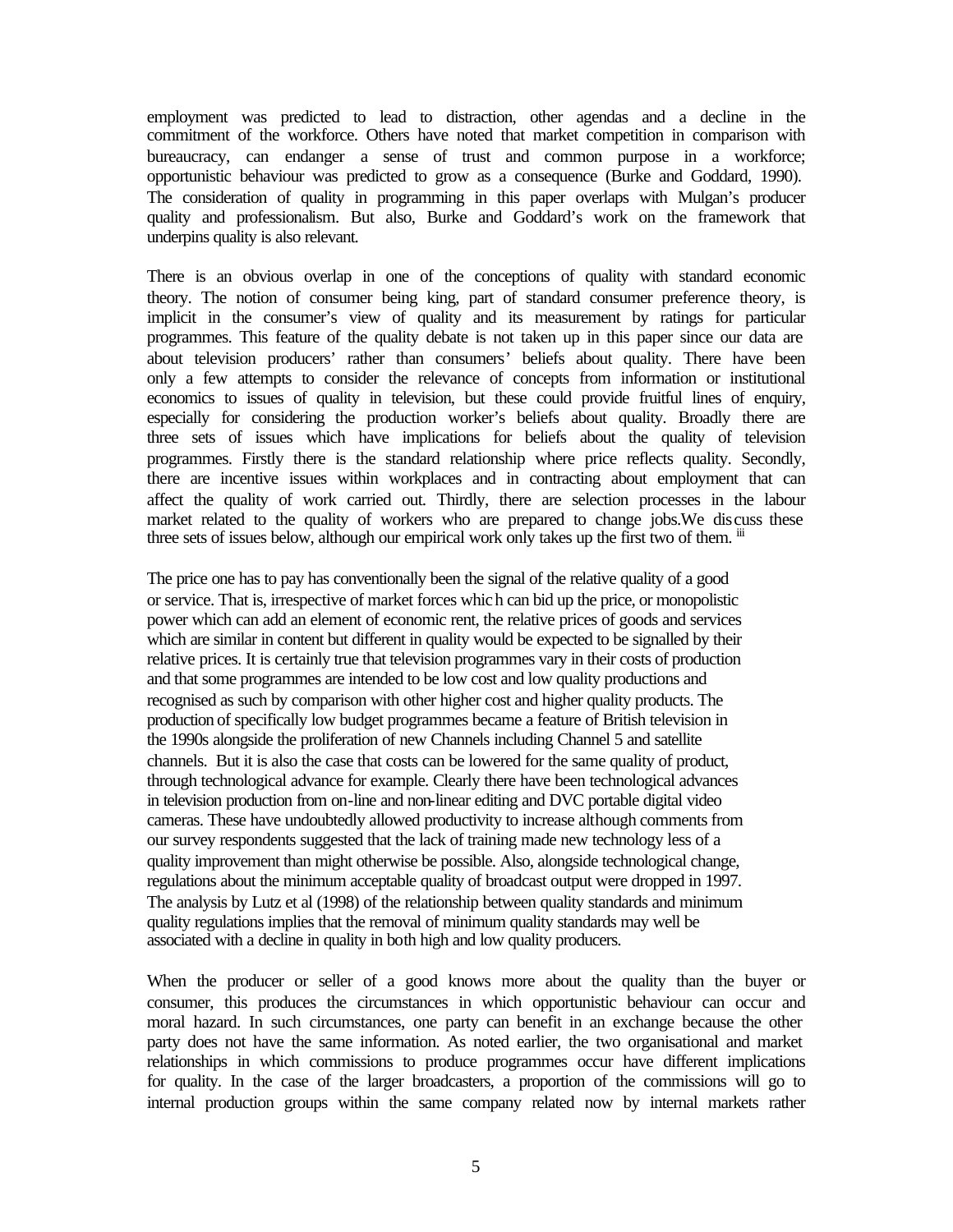than formal vertical integration as in the past. Quality conditions are likely to be implied in such contracts. Independent production companies or production teams are the other external markets where commissions to produce programmes are contracted because of regulations (25% of broadcast programming). In this setting quality conditions can in principle be written into these external contracts. In practice, since there are few measures of quality, it is difficult to contract for the quality of a particular programme. However, there is clearly potential for television workers to reduce the quality. The recent uncovering in the British press of fake documentary interviews is probably the most blatant example of opportunistic quality reduction. Other ways of reducing quality include, short-cuts in the editing, using inexperienced or untrained workers who are cheaper to employ; less rigorous standards of research; and giving an unbalanced account of material because of wanting to spend less time on the production. Comments that television workers in our survey wrote on their questionnaires expressed all of these points, as described more fully in Dex and Sheppard (1999).

It might be expected that adverse selection would occur, driving out good quality (Akerloff, 1970). However, well-informed sellers (television production workers) are not trading with completely ill-informed buyers (commissioners) in British television production. There is repeat contracting, a relatively small industry with many overlapping networks and relationships and highly observable output albeit after the contract ends rather than before. Shapiro (1983) pointed to the need for reputation to be built up in an environment where quality was not observable prior to purchase (in this case, the commission). Freelance television workers in particular need to build good reputations to maintain a steady flow of work and to build trust which can reduce the transaction costs of repeat contracting. The relatively small industry and its concentration in a few locations in Britain mean that gossip and 'news' about an individual's quality of work and reputation can spread easily. Television workers, therefore, provide a less extreme case of the point Greenwald (1986) makes about workers in professional sports; that individual productivity becomes public knowledge. There is also high and widespread visibility of the output television programmes. The media's own narcissistic interest in itself adds further to the high visibility profile but this only allows quality to be judged after purchase.

Whilst adverse selection of the kind described by Akerloff does not characterise television production, some incentives to adverse selection in the labour market may well characterise the television worker's labour market. These could occur through the efficiency wage mechanisms outlined by Stiglitz (1987); not only do prices reflect quality, quality can be influenced by the price. Stiglitz (1987) reviewed the range of ways in which this reverse relationship can occur and some of its implications. Here beliefs about quality, about what it is that is being traded, can depend rationally on price. Good quality workers can be discouraged from entering the market in two circumstances; where employers have imprecise information concerning the labour endowment of particular workers and where a worker's acceptance wage is an increasing function of his/her productivity. The mechanism as outlined by Weiss (1980) works through employers seeking to retain their best workers and offering them better conditions and matching their external wage offers to avoid turnover. Employers will recognise that the pool of available labour at any one time is likely to be below average quality. Employees will recognise that quitting a job in order to enter the job market will signal that they are below average quality workers. This too will have a dampening effect on turnover. Also, employees who are prepared to work for lower wages in order to get a job will signal lower quality work and not get hired (Weiss,  $1980$ ).<sup>iv</sup> The market will not completely break down for a number of reasons. Greenwald (1986) pointed out that workers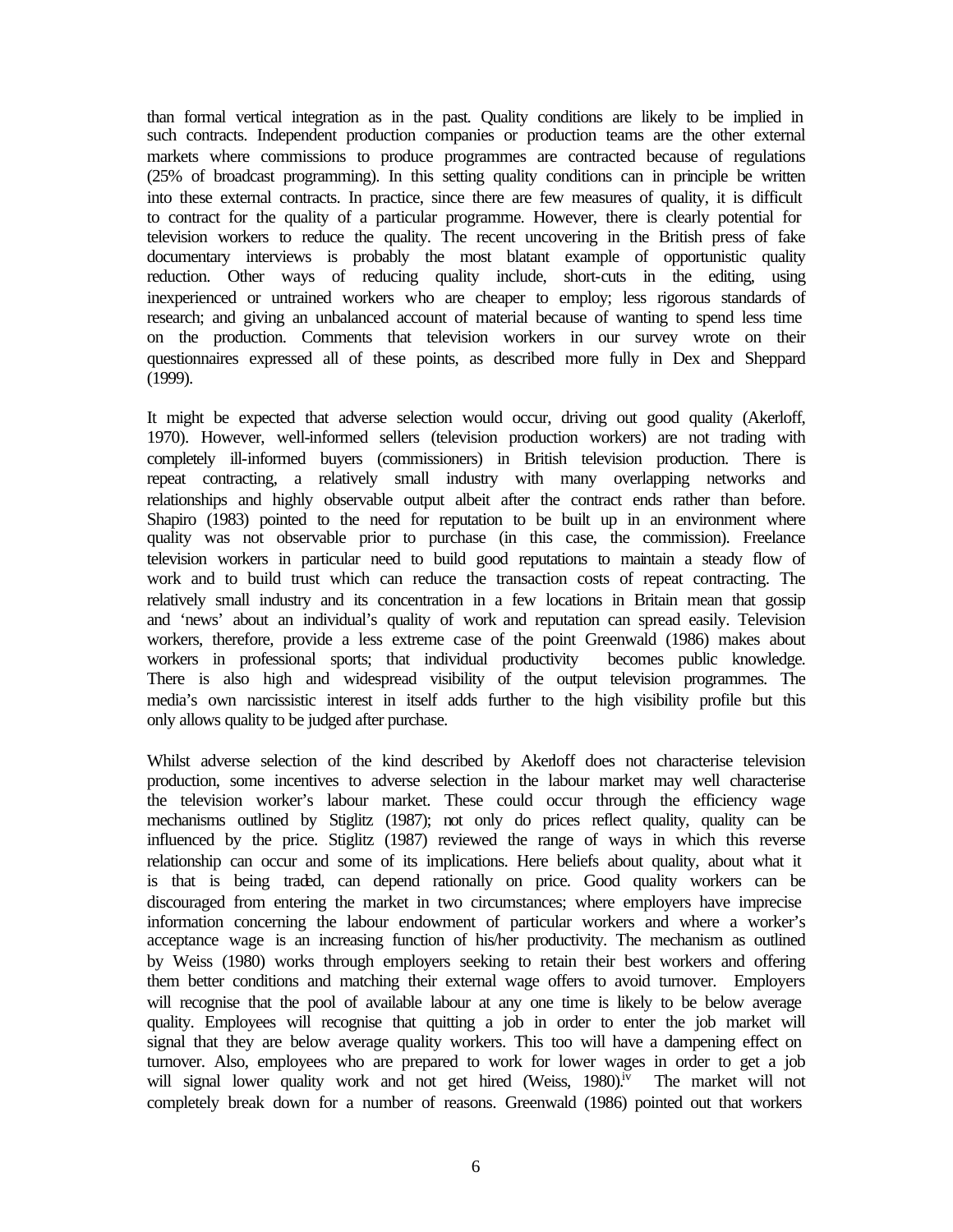are multidimensional and those who are 'poor' for one firm may be 'good' for another. In the television market the freelance environment promoted by the regulatory structure ensures a measure of re-contracting and turnover. However, we might expect to see a shift and reliance on head hunting and informal networks instead of advertising as a way of recruiting.<sup>V</sup> Also, workers with periods of unemployment or multiple job changing are predicted to get lower wages than those who have been continuously employed because of the information signal about worker quality that unemployment (and implied turnover) generates. $\lambda$ <sup>n</sup> As one freelance television researcher wrote on her questionnaire:

## *'Applied for every long (ie. one year) contract that I see in the BBC. Worried now they think I'll go for anything but I do need stability'*.

Greenwald elaborated further on the implications of selection in the labour market which were predicted to vary by firm size. Large firms have greater risk spreading and lower costs of capital than small firms. On this basis, large firms will outbid small firms in the entry-level market and have the first choice of workers, small firms having to rely on the second-hand market to a greater extent. This would imply firstly, inferior wages in the smaller firms, the independent sector in television, as compared with larger broadcasters; secondly, the predominant direction of movement will be from large to smaller firms; and thirdly, a differential recruitment pattern between large and small firms. Smaller firms will be more likely to rely on informal methods of recruitment to compensate for the quality problem.<sup>VII</sup>

As well as the selection effects arising from the price influencing quality there are also incentive effects. Low wages can give workers the incentive to shirk and reduce their effort whereas wages above the relevant reference group, efficiency wages, can, in principle, increase morale and effort, reduce turnover and provide an incentive not to shirk (Greenwald, 1986). Stiglitz (1987) formulated a model of individual effort where the determinants were the individual's wage, wage levels in the reference group, monitoring intensity and error terms or unobservable factors. We might expect therefore that workers who are paid or offered what they perceive as below market rates for the job will be likely to reduce the quality of the product, or think of exiting from the industry. The effects may vary according to whether there are one-off or continuing contracts. Monitoring of individual effort in a teamworking environment of television production is difficult. Certainly team workers will know about colleagues' quality of work. As one television researcher working for an independent company wrote on her questionnaire:

## *'Don't seem to have the same quality as years ago. Working with people who don't give a shit anymore'*.

However, there are incentives for voluntary self regulation. The emphasis on reputation would be predicted to lead workers to want to protect themselves from poor standards of other team members.

This paper examines the relationships between workers' beliefs about quality and this set of issues for a group of British television workers.

# **4. The data**

The data were collected from 450 production workers, men and women, and a range of jobs or skills, by sending them nine postal questionnaires at six monthly intervals over a period of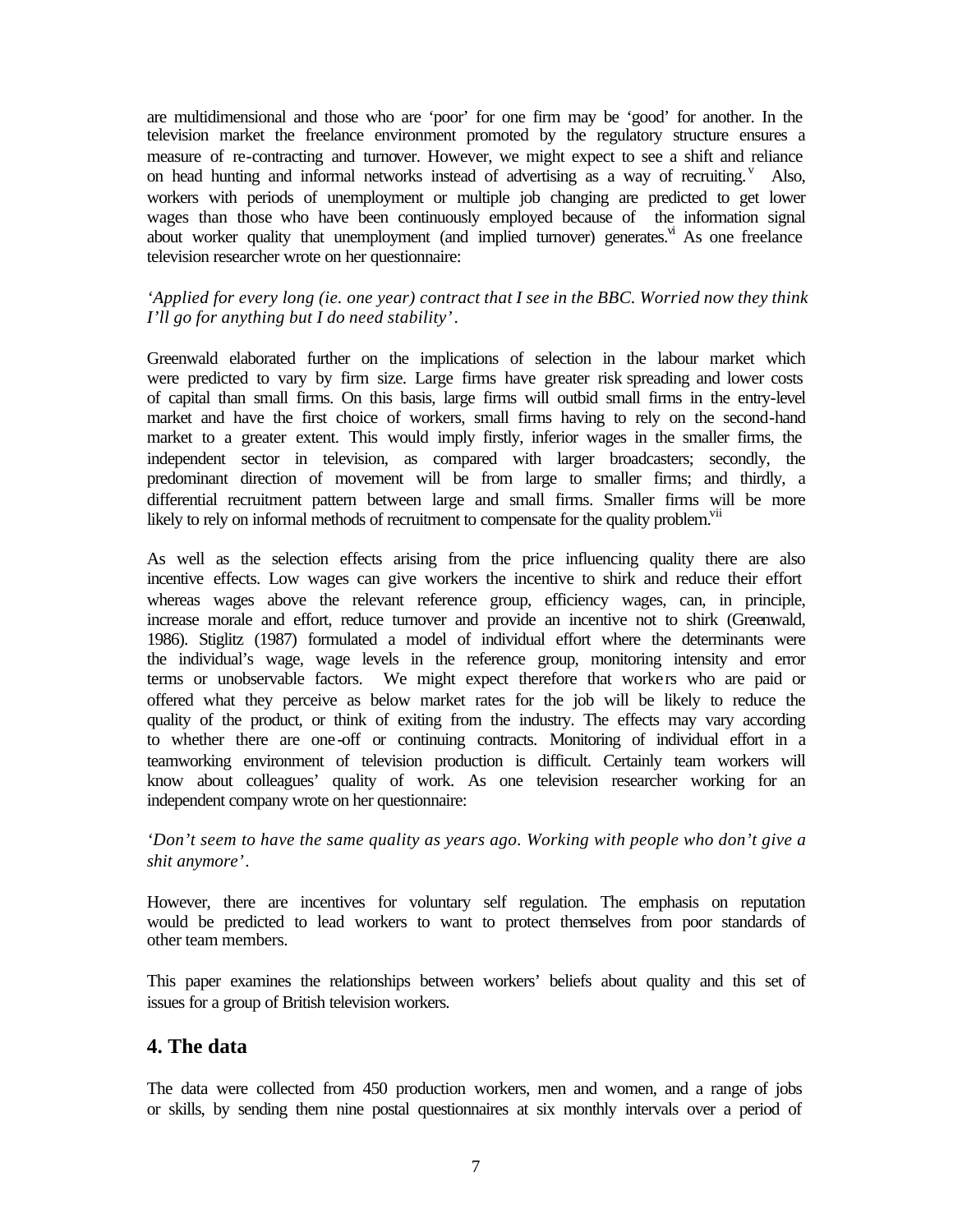5 years 1994-1998. Attrition occurred over the life of the panel and there was a disproportionate loss of young people in their twenties from the sample (Dex and Sheppard, 1998). This was noted by the research team at the time of collecting the data as more questionnaires were returned by the Post Office from this group with 'not known at this address' written on. This younger group were clearly a more mobile population. This may or may not be linked to quitting working in the television industry through the difficulties of finding work. A further refresher sample of 50 young (20-30 year old) television workers were added to the sample at wave 6. The analysis reports on the combined sample of these two groups; where there were differences between them, the results are noted.

These TV workers were asked at one cross-section wave only about their perceptions of changes in the quality of television programmes, alongside many other issues and about their personal characteristics and circumstances. The main questions on quality were asked at Diary 8 (May 1998) where data for 294 television workers in the main sample and 22 from the young people's sample gave their views on these issues; in total 316 were in the sample at the last wave. Respondents were asked eight questions in total about quality and ethics in programme making. These covered their views about changes in quality, in general and per pound spent, the areas of production which had seen quality reductions, and their experience of change in production quality and standards in programme making. There are also questions in earlier waves about the experience of low budget programme making (Diary wave 5), and hourly rates either above or below industry norms (Diary wave 6). More details about the data are provided in the Appendix 1.

# **5. Beliefs about the quality of programmes**

Television workers in this survey were asked what they thought had happened to the quality of television programmes, on the whole, over the last four years. Seventeen per cent of the sample thought the quality was unchanged, 12 per cent thought that it had improved either a little or a lot. The majority (67 per cent) thought that quality had got a little or a lot worse.

A further set of questions was asked about standards in programme making. Over one half the sample (54%) thought that ethical standards had declined and 46 per cent thought accuracy standards had declined. The proportions that thought that technical and creative standards had declined were lower, 38 and 36 per cent respectively and a sizeable group thought that technical standards (27%) and creative standards (24%) had increased. This was in contrast to standards of ethics and accuracy where very few thought there had been an increase in standards.

As indicated earlier, there has been a tendency for low -budgets programmes to increase. Since price is often a signal of quality it is possible that television workers were indicating in their responses on quality changes that the budgets for programmes had declined. Certainly some of their written comments did make these direct links between the level of quality and the price (or programme budget).<sup>viii</sup> But other responses suggested that quality had also been declining independently of and in addition to the budget decline.

Having lower budgets does not automatically mean lower quality, especially if increases in efficiency are possible or productivity-enhancing technological change has occurred. The production workers were asked whether they thought the quality of programmes per pound spent had changed, 11 per cent thought it had stayed the same, 22 per cent thought it had increased and 33 per cent thought it had decreased. A much larger group (34%) thought that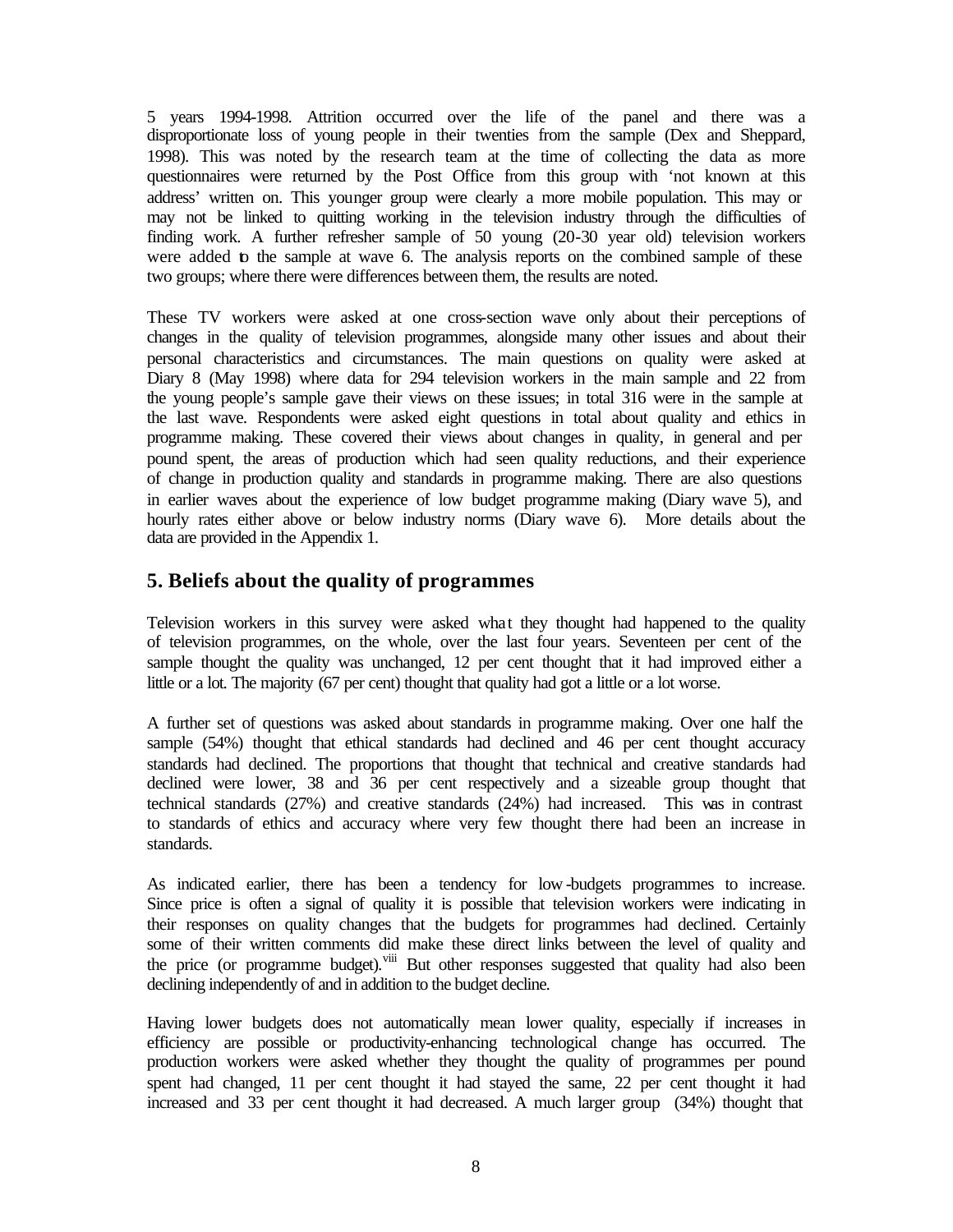they could not answer this question. These tended to be the younger cohort in their twenties who had less experience with which to judge whether things had changed.

However, as Stiglitz (1987) and others have pointed out, not only do prices reflect quality, beliefs about quality can be influenced by the price. In television production, there are at least two prices of interest; the price of the programme, its budget, and the price of the labour used to make it. Some of these workers had experience of low budget programmes. Twenty-eight per cent of the sample had worked on low budget programmes (less than £5000 per hour) by wave 5. We might expect this group to be more likely to believe that quality had gone down in television. Some workers had experience of having to accept below market rates for the job in order to find sufficient work (30%). Again, we might expect workers with such experiences to be more likely to view the quality of the product as having fallen. In contrast, there were also those who had received above market rates for the job, possibly as an efficiency wage (29%). These workers might be more likely to think that quality had risen.

In the case of standards of ethics and accuracy, some workers were implying that lower value was being placed on these qualities. Again those who had witnessed or experienced pressures to devalue these standards would be expected to be more likely to think that ethical and accuracy quality had declined. Of those working on factual programming (52%) claimed they had witnessed or experienced pressure to sacrifice accuracy for entertainment, controversy or excitement. Fifty-four per cent of the group who worked on factual programming also claimed to have experienced or witnessed pressure to treat programme contributors badly. Twenty three per cent felt they had a programme idea stolen. We would expect this to influence their views about the quality of ethical standards

## **6. Modelling beliefs about quality of television programmes**

A number of approaches were considered for modelling these six beliefs about the quality of television production. In the end we have treated them as independent measures, estimated in separate models. We rejected a MIMIC (multiple indicator, multiple cause) approach.<sup>ix</sup> Whilst our indicators do have similarities with the unobservable and latent variable representation that MIMIC models set out to handle, we consider that there are subtle but significant differencs. Our data provide observable beliefs about quality and it is these we are setting out to model, in the first instance, rather than an unobservable latent quality concept.  $x$ We also consider that these 6 variables are measuring different and, to some extent, independent changes. There is no reason why ethical, technical, and creative standards should necessarily change together. However, it is more likely that standards of accuracy and ethical standards would be linked and the data confirmed this to be the case.<sup>xi</sup>

We estimated models of six dependent variables which were, in all but one case, coded to a 5-point scale (-2 through +2). Positive values indicated a belief that quality or standards had increased and negative changes indicated the opposite, zero signifying no change.

*Compared with 4 years ago (since 1994) would you say that the quality of television programmes on the whole is*: (codes 'a lot better', 'a little better', 'the same', 'a little worse', 'a lot worse' or 'Don't know').

Another general question follow ed this.

..*in your experience, do you think that the quality per pound spent has* increased/stayed the same/decreased?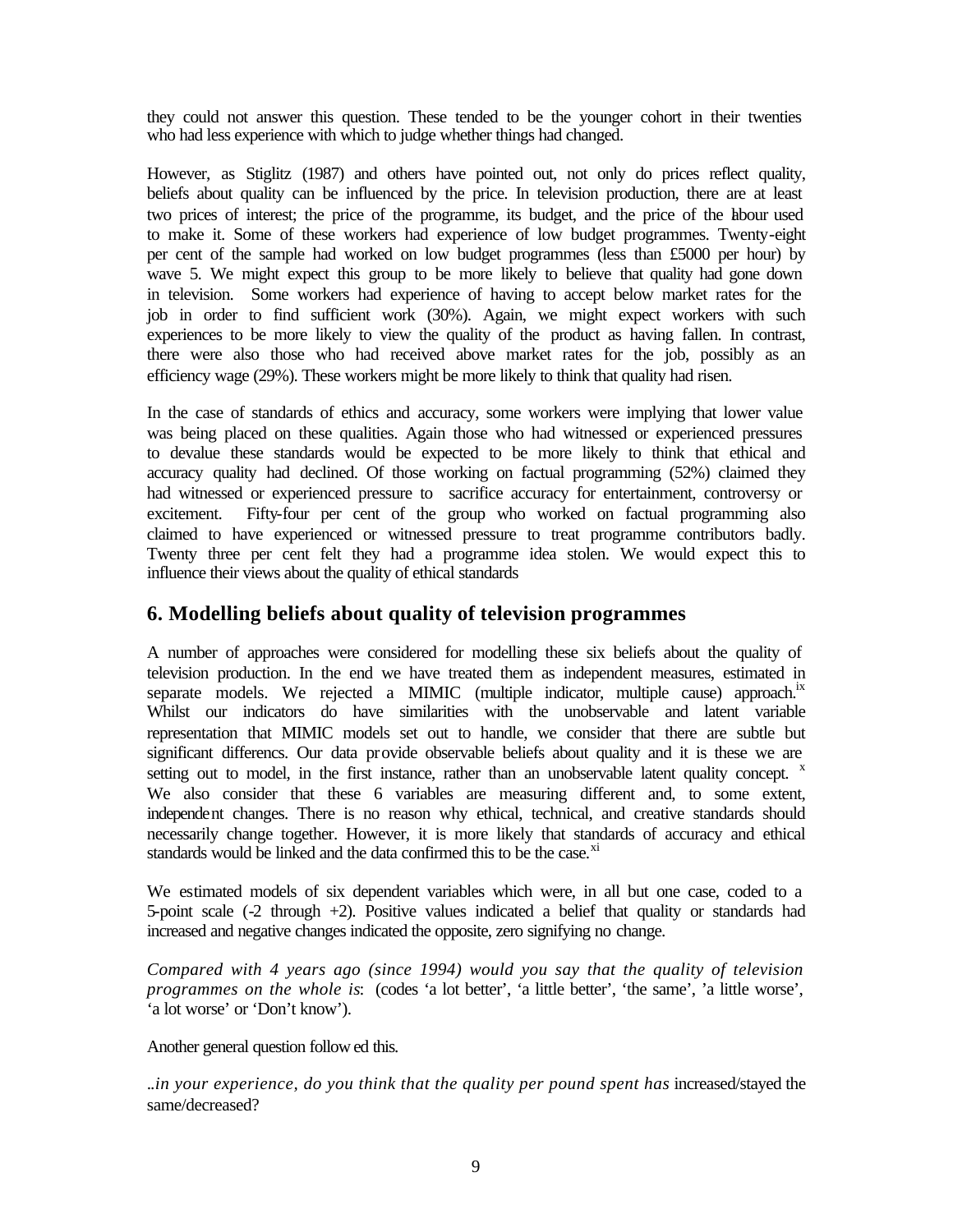These two general questions were broken down into a number of possible constituents in subsequent questions.

*In your view, have standards in programme making changed over the past 4 years (since 1994), and if so, how have they changed?* (Codes 'much lower' through to 'much higher').

Four types of standards were mentioned; *Standards of accuracy; Technical standards; Ethical standards; Creative standards.* 

The form of the model was the same in each of the responses to these 5 questions :

$$
Q_i = \beta X_i + e_i \tag{1}
$$

where  $Q_i$  is a measure of what individual i believes to be the changes in the quality of television; X<sub>i</sub> are a set of characteristics of individuals i, B are a set of parameters and e is an error term whose specification is discussed below.

Since the dependent variables were all ordinal scales, ordered probit and ordered logit were considered to be appropriate estimation techniques with the ordered logit formulation being chosen since it is easier to estimate and interpret while having overall similarity with probit estimations (Zavoina and McElvey, 1975) in which case e has a standard logistic distribution, and we observe not Q but y where:

The observed counterpart to Q is y. Then

$$
y = 0 \text{ if } Q = ?_{0}
$$
  
\n1 if  ${}^{2}_{0} < Q = ?_{1}$   
\n2 if  ${}^{2}_{1} < Q = ?_{2}$   
\n...  
\nJ if  $Q > ?_{J-1}$  (2)

and where the  $?$  are unknown and to be estimated. A Bayesian approach to statistical inference was chosen (Carlin and Louis, 1996). <sup>xii</sup> Bayesian inference allows for the combination of prior knowledge with new data in a probabilistically correct manner. There is the additional advantage that missing values can be represented by uninformative priors reflecting the uncertainty of these values.

A set of independent variables were derived from the data in order to capture some of the theoretical interests described above (Appendix Table A1 contains the definitions and means). Some of the variables were obtained from responses at earlier waves of data, therefore avoiding problems of endogeneity (for example attitudes). However, in some cases, using data from earlier waves is likely to have introduced a small amount of measurement error.<sup>xiii</sup> Status and conditions of work coincident with the reporting of beliefs about quality were used since it was the immediate circumstances that were hypothesised to have affected the beliefs about quality; for example, by being out of work at the time. Adopting a Bayesian approach allowed us to incorporate a set of hypotheses into the selection of prior means and standard deviations for the model. Broad non-informative priors were used on the  $?$  j s. Priors on the ßs were Gaussian with means and standard deviations as follows. **xiv**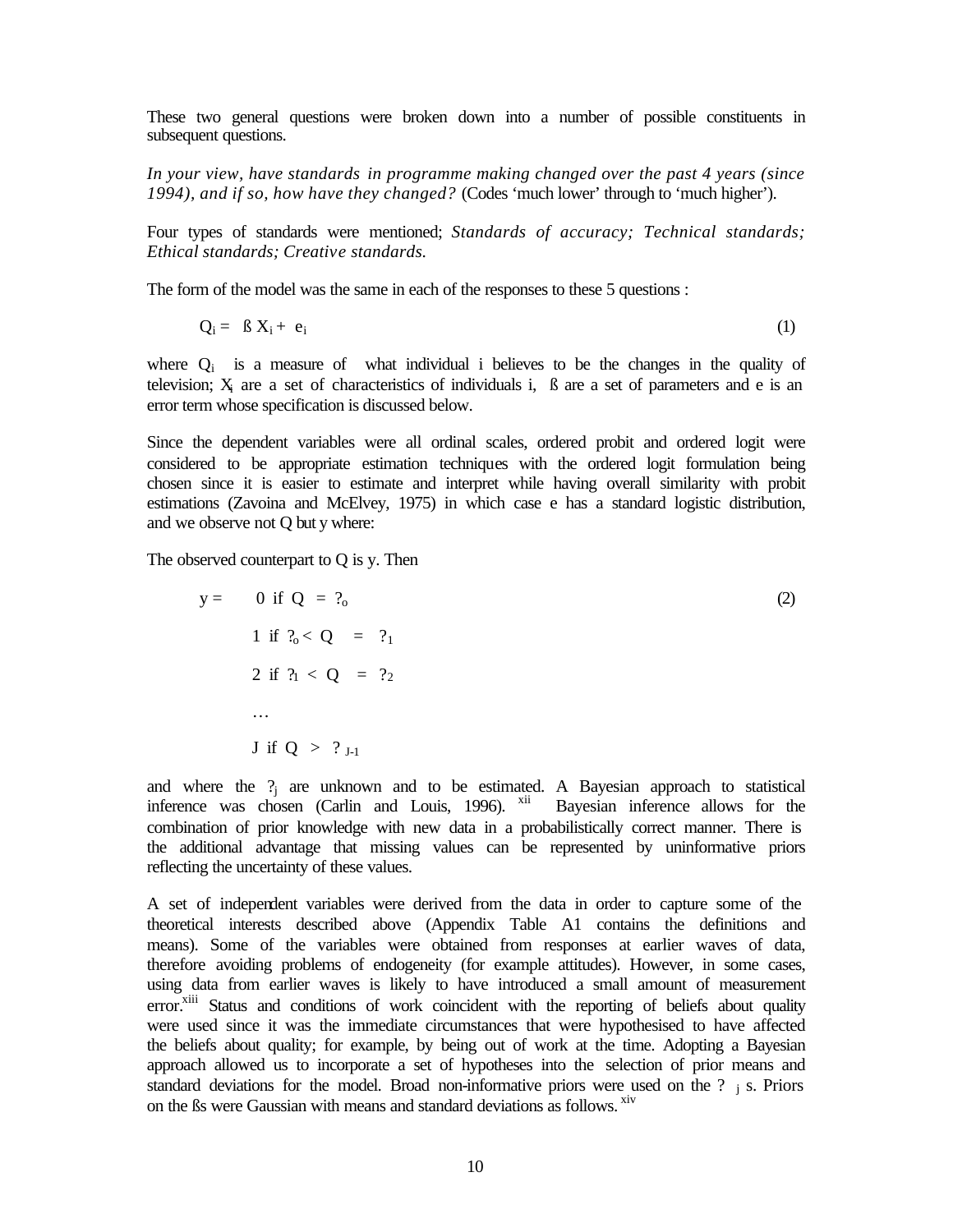Prior to collecting analysing the data we believed that having had to accept below market (wage) rates for the job or work below one's self-perceived skill level (as ascertained at earlier waves) would lead to a belief that quality in television production had fallen. Having been able to secure above market (wage) rates, or having had formal training over the past six months were expected to lead to beliefs that quality had risen. Similarly, having a higher annual income (measured on an 11-point scale of income bands going up in £5 thousand steps and reported at wave 8) was expected to be associated with a belief that quality had improved.<sup>xv</sup> Having had to work on low budget programmes but not by choice was also expected to lead to a belief that quality had fallen, as was the personal experience of being pressured to compromise accuracy standards in factual programming or having witnessed colleagues being subjected to the same pressure.

The association of quality with creativity and the aesthetic of television programme making noted by Mulgan (1990) was captured by respondents' responses to a question at wave 6 asking them to rank, on a 5-point scale the importance they attached to creativity. Here we hypothesised that greater importance attached to creativity was likely to lead to a belief that quality had declined. Also, attaching importance to 'trust between colleagues' or having had one's ideas stolen (from waves 8 and 5 questions respectively) were expected to be associated with a decline in ethical standards in particular. In a similar way attaching more importance to 'competitiveness' within the quasi markets operating in television production was expected to lead to a view that quality had improved. This view was assumed to be indicating a favourable view in general about the changing structure of the television industry.

There were some small variations between the set of independent variables entered into each model. Where there was no prior reasoning to associate an independent variable with the particular dependent variable it was not included in the model estimation. So, for example, pressures to compromise accuracy, or the importance attached to trust between colleagues were not thought to be potential explanations of changes in technical standards.

A range of other independent variables, entered mainly as dichotomous zero/one values, were also included in the models; these captured personal characteristics of the workers (gender, age); type of job; type contractual status (freelance or owner compared with staff); type of organisation (broadcaster compared with independent company); conditions of work (long hours or zero hours of work compared with other weekly hours in the survey week); and labour market location (London compared with out of London). The prior means chosen for the coefficients of independent variables are described below. The same initial values of prior means and standard deviations were used in each model since the dependent variables were all similar and there was no a priori reason to vary them (Table 2). The posteriors were sampled using MCMC (Markov Chain Monte Carlo) methods and autocorrelation of the samples was checked to give some assurance of convergence.

Men were expected to see quality as having fallen more than women. Women have had some advances from the breakdown of old hierarchies and traditions in the television industry. Older workers were expected to feel progressively negative effects on quality with age for several reasons. Younger workers had no or little past experience to compare with the new environment. Also, change becomes more difficult with age and nostalgia about a past golden era can creep in. Those working freelance compared with those in more secure staff positions were expected to see quality as having declined, partly because of the insecurity of their new status. Similarly those working in a broadcaster who had previously been very secure and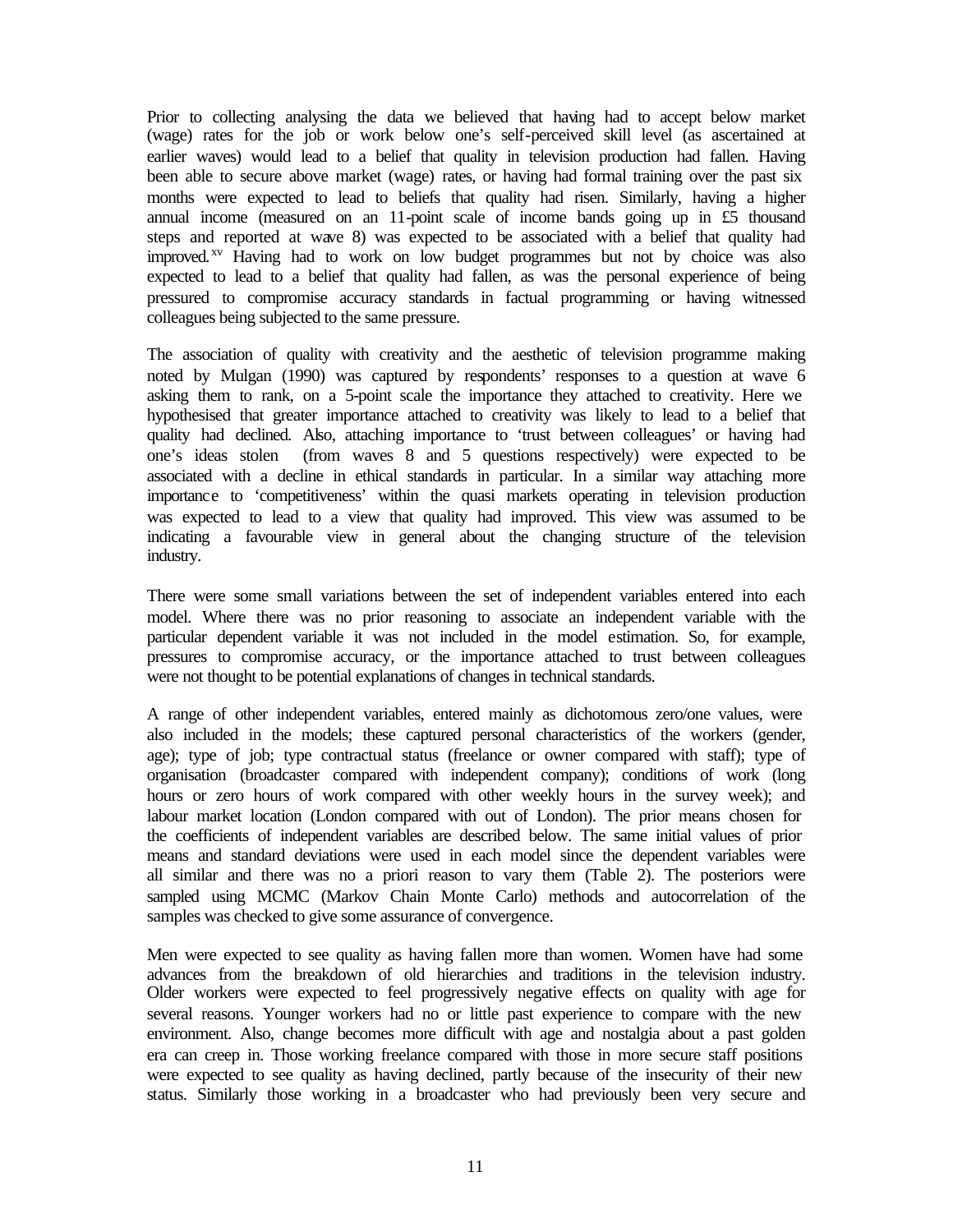were experiencing considerable uncertainty and upheaval from internal reorganisations in the 1990s were also expected to perceive that quality had declined. Working either long hours, or no hours at all were expected to be associated with beliefs of a decline in quality on the basis that their working conditions created personal pressures and problems. We did not have many specific expectations about particular job categories (means set to zero therefore) except for managers who were expected to believe that quality had increased since their job prospects could be argued to have improved through successive managerial reorganisations that were taking place. Working in London was hypothesised to be associated with a belief that quality had declined because of the greater network and grapevine capabilities of those working in London, combined with the expectation that bad news travels faster than good news.

Standard deviations were chosen initially to reflect the extent of our uncertainty about the framed beliefs. Where we had theoretical support for particular beliefs we have tended to select narrower standard deviations than where theoretical reasoning was not available. However, sensitivity analysis was undertaken by substantially widening all standard deviations to examine the effects on the posterior distributions of introducing far more uncertainty into the priors.

#### **Results – posterior distributions in Base Models**

There are a number of possible outcomes from the Bayesian analysis. The posterior means and standard deviations could be largely unchanged as compared with the prior values; in this case no new information has been gained from the analysis. Additional confirmation for a hypothesis is gained where posterior standard deviations are substantially smaller than their prior values and the mean is approximately unchanged. Large changes of the mean compared with the posterior standard deviation would provide new information to change our understanding of the relationships.

In fact, there were relatively few surprises in the results. The vast majority of parameter results either confirmed and strengthened our initial hypotheses or did not provide any new information. The posterior distributions for the various models are displayed in Table 1.

#### *Beliefs about quality*

In our first model, perceptions about quality in general were found to be associated with labour market experiences, confirming our expectations. Having experienced above (or below) market wage rates for the job was associated with believing quality had increased (or decreased). The sizes of the posterior means of these variables were both reduced compared with the priors but standard deviations were also reduced, confirming that zero values for the mean were excluded. Similarly having worked below one's perceived level of skill or having experienced or witnessed pressure to compromise accuracy were also confirmed as being associated with a belief that quality had declined. The posterior results suggest that, contrary to our original hypothesis, having a higher income had an effect on beliefs about quality that was much smaller than we had assumed and which might be zero. The sensitivity analyses, widening the prior standard deviations for these (and separately for other variables), reinforced the conclusion that the prior means were too large in most cases and that the effects of interest were all smaller than previously believed, with the exception of having had training.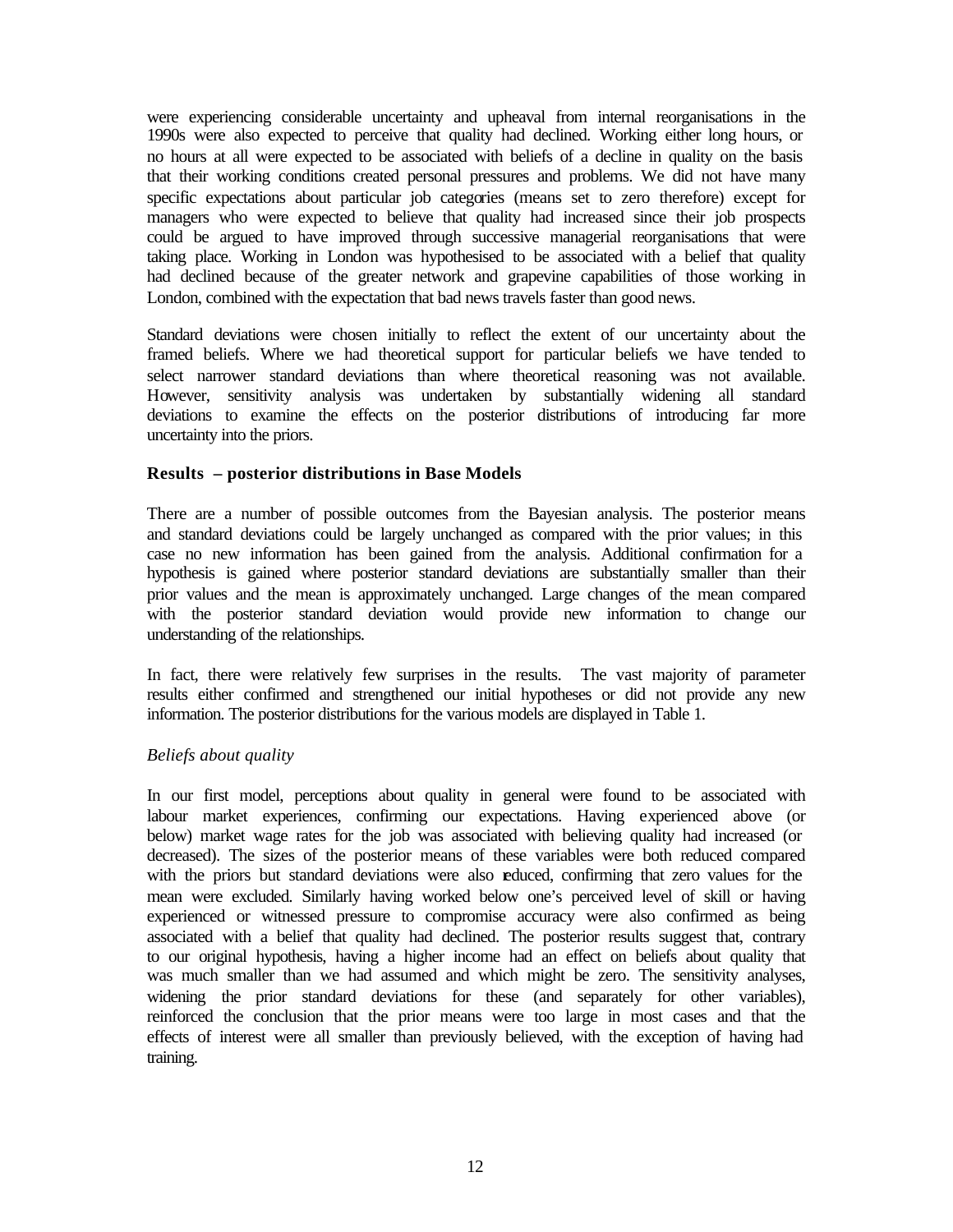Other variables which were confirmed as important were the age dummies. The hypothesis that increasing age, through decade bands, would lead to larger and larger probabilities that quality had declined was supported by the posterior means and standard deviations of the age dummies. In the 40s (and to a lesser extent in the 30s) age group, the prior expectations of a negative effect on quality that excluded zero was confirmed with the posterior mean remaining the same as the prior mean. However, the posterior mean for the 50s age group was higher than its prior, as well as higher than the younger age groups; it also excluded zero. These effects are likely to be due to a mixture of period effects from the changes in television affecting the 40s and 50s age groups more drastically, given that they have prior experience in an industry structured on different principles, combined with elements of nostalgia.

Producers were found to be more likely than other occupations to think that quality had declined despite completely neutral prior expectations. Producers may, with their overall view of the TV programme's production, have a different (and in this case worse) view about that production than those who focus on parts of the production process. Thinking that competitiveness in television production was good was found to have a posterior mean that excluded zero, compared to the prior where zero was included; while the posterior mean was the same as the prior, the standard deviation was four times smaller. This attitude was found to be associated, therefore, with the belief that quality had increased.

The results from the model examining the determinants of beliefs about quality per pound spent were similar in many ways to the more general question about quality (Table 1). There was strengthened support for the hypothesis that wage rates affect views of quality and that being in the 50s age group was likely to lead to perceiving quality as having declined. Two new relationships emerged more strongly in this model. Higher income had a posterior mean that excluded zero although of a much smaller size than the prior mean. This suggests that higher income was associated with thinking quality per pound spent was higher and that there were efficiency gains outweigh quality trade-offs to the introduction of low budget programming. Also, the posterior mean indicated that working for a broadcaster had a nonzero association with the belief that quality per pound had declined. Different occupational groups and different contractual statuses were not found to have distinguishable beliefs in this model.

The sensitivity analyses undertaken increased all the prior standard deviations 5 fold while keeping the earlier prior means unchanged. This introduced far more uncertainty into the hypotheses and made a prior mean that included zero the standard hypothesis for all variables. The main changes that resulted were that all of the posterior standard deviations were substantially lower than their prior values, but many of the means were also substantially reduced. Some of the relationships described in the text relating to links between labour market experiences and perceptions of quality did not exclude zero values after the prior standard deviations were all widened. Further examination of selected results changed the standard deviation of the one prior at a time to distinguish whether the changes in any one variable's mean and standard deviation were attributable to changes in its own prior, as proposed to changes in the prior values for some other variable. This more selective test showed that in most cases, the changes were due to the variable's own priors. However, the overall goodness of fit statistic, -log P(data|model), was much increased in the modified model, compared with the base model, (Table 2). The base model is approximately  $e^{12}$  times more likely to be true, therefore, than the modified sensitivity test model. The same comparison in other models described below led to the same conclusion in favour of the base model in each case.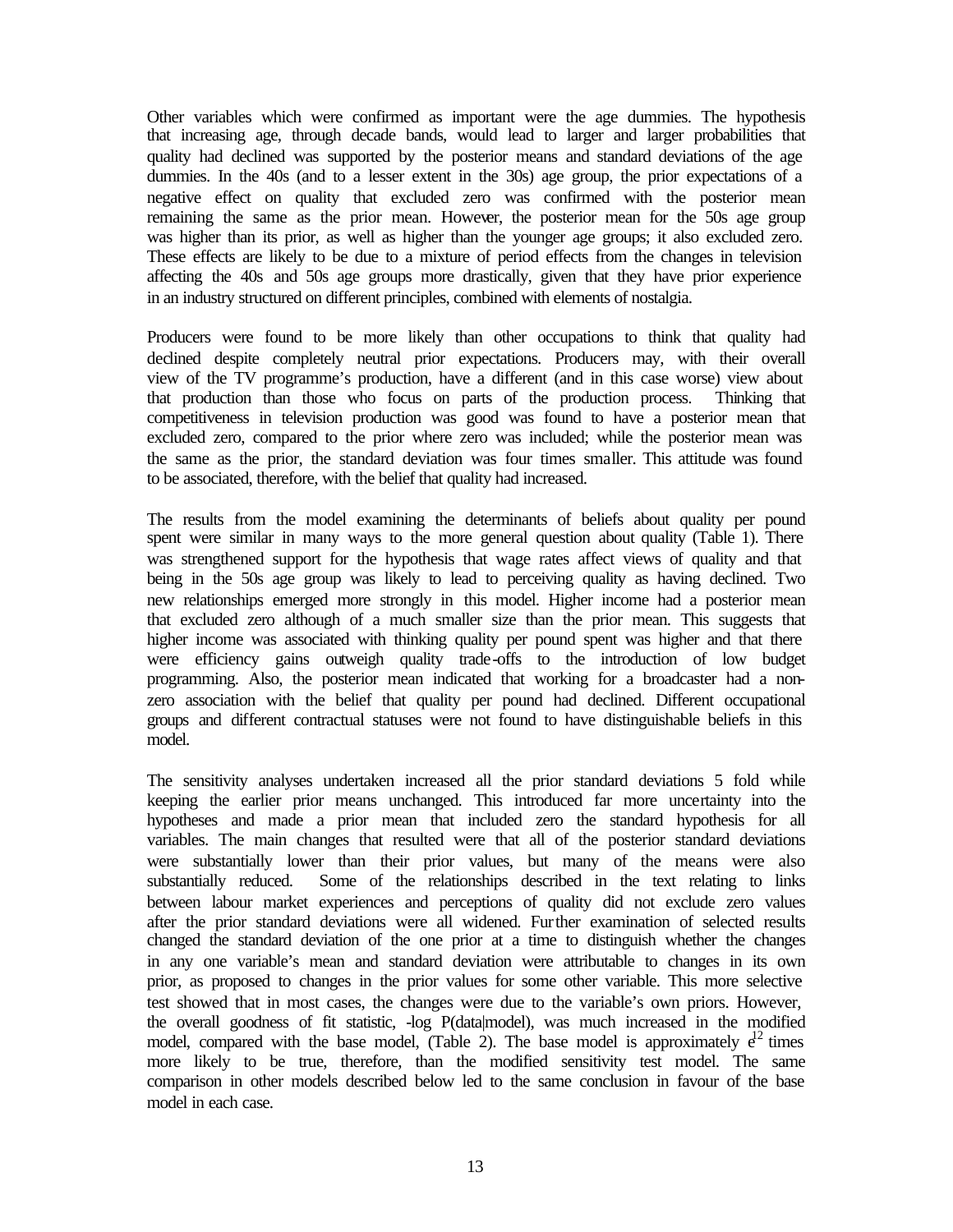|                            | <b>Estimates of -log P(data model)</b> |                                                                             |  |  |  |  |  |
|----------------------------|----------------------------------------|-----------------------------------------------------------------------------|--|--|--|--|--|
| Dependent<br>variables.    | <b>Base model</b>                      | <b>Modified model.</b><br>standard deviations<br>(All –<br>increase 5-fold) |  |  |  |  |  |
| <b>Beliefs about</b>       |                                        |                                                                             |  |  |  |  |  |
| Quality in general         | 393.34                                 | 405.49                                                                      |  |  |  |  |  |
| Quality per pound          | 267.52                                 | 283.81                                                                      |  |  |  |  |  |
| <b>Ethical standards</b>   | 344.61                                 | 360.93                                                                      |  |  |  |  |  |
| <b>Standards</b><br>of     | 349.00                                 | 361.24                                                                      |  |  |  |  |  |
| accuracy                   |                                        |                                                                             |  |  |  |  |  |
| Creative standards         | 397.58                                 | 405.34                                                                      |  |  |  |  |  |
| <b>Technical standards</b> | 433.80                                 | 446.19                                                                      |  |  |  |  |  |

**Table 2. Goodness of fit statistics associated with various models and the sensitivity analyses**.

In this model of perceptions of quality in general, the results of the sensitivity analysis weakened some of the earlier conclusions but strengthened others. Associations between perceptions of quality and labour market experiences were all much weaker than hypothesised and were not clearly excluding zero associations. The belief that quality had declined was stronger as age increased. Also increased in size were the posterior means of producer and manager occupations. However, this needs to be placed along side the strong preference for the base model indicated in the goodness of fit statistics.

## *Beliefs about ethical standards*

Beliefs about changes in ethical standards were also found to be associated with labour market experiences in the same way as beliefs about quality in general (Table 1). The posterior mean values for these effects were all reduced compared to their prior means, and posterior standard deviations were all lower than the priors. The posterior mean for the variable representing individuals' experiences of having had to compromise accuracy was larger than its counterpart in the model of quality in general. This suggests this element of personal experience had a more pronounced effect on perceptions about ethical standards than about quality in general. The same is true for standards of accuracy reported below. Higher income was associated with believing ethical standards had improved, but the effect was again much smaller in magnitude than had previously been thought, although it did exclude zero. In addition, having had one's ideas stolen was included in this model. This aspect of personal experience was also confirmed as being associated with a perception that ethical standard had declined, although with a smaller mean than the hypothesised prior.

The greater the importance attached to competitiveness in television, the less likely the perception that ethical standards had decreased. There is a suggestion, here, that views about the workings of the labour market in general were affecting perceptions about ethical standards, although not so much perceptions about quality in general. As was the case for quality in general, increasing age was confirmed as being associated with the belief that ethical standards were declining.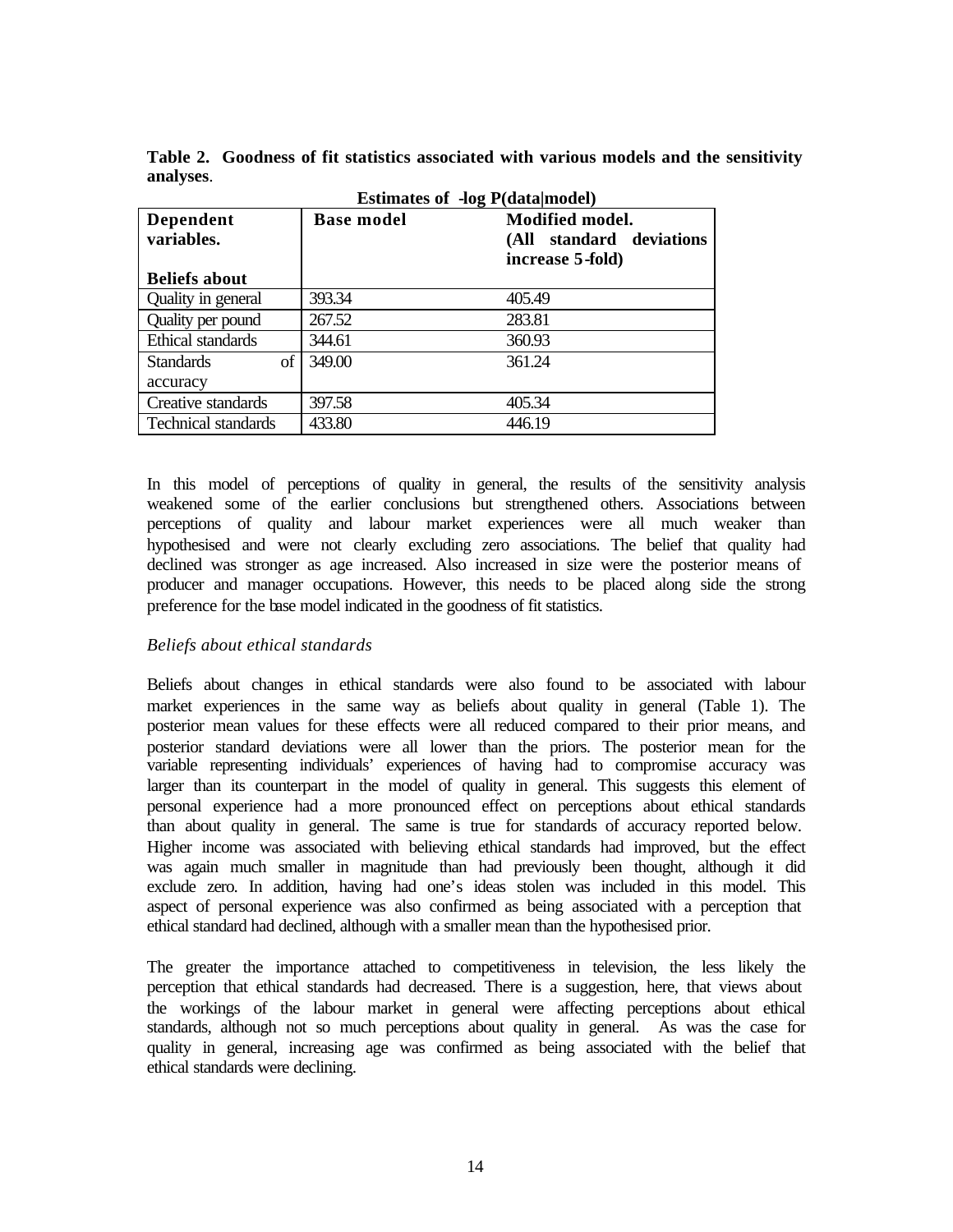New information was obtained about the status of freelance, working for a broadcaster and having long hours of work. The uncertainty was reduced and the effect smaller than had been expected. In other respects, no new information was gained about the effects of gender, location or type of job on perceptions about ethical standards.

As indicated in the earlier model, widening the prior standard deviations selectively did introduce some differences into the interpretation of the results. The importance, in terms of size of coefficients, of the variables capturing labour market and ethical experiences declined in the posterior results compared to the prior means. In particular, earning above average rates, having the experience of compromising standards of accuracy, or having one's ideas stolen did not have posterior means that excluded zero in this sensitivity exercise. Having experienced below market rates did still exhibit a negative posterior mean that excluded zero. However, with wider prior standard deviations, being a producer had a stronger posterior and negative mean which excluded zero, as did being a manager, although with a sign indicating a belief that ethical standards had increased. These additional associations should be noted therefore along side the clear preference given to the base model by the goodness of fit statistics (Table 2).

#### *Beliefs about standards of accuracy*

The conclusions from our analysis of beliefs about accuracy were largely similar to those for ethical standards with respect to the effects of labour market experiences and increasing age; both were associated with beliefs that standards of accuracy had fallen (Table 1). Similarly no new information was gained about the effects of other personal characteristics and conditions of work.

The results for the model on accuracy differed from those from ethical standards in only two relatively minor respects. Confirmation of an association, excluding zero, between having ones ideas stolen and beliefs about accuracy, present in the model of ethical standards, was not present in this model about standards of accuracy. Nor did higher income levels appear to be associated with beliefs about accuracy, as they had been with beliefs about ethical standards.

Widening the prior standard deviations had the same effects on the coefficients in the standards of accuracy model as it did on the model focussing on ethical standards. Labour market effects on standards were weakened as a result, with the exception of having experienced below market wage rates. However the results for producer, manager and other types of job were not affected by the changes in priors. However, as in earlier models, a clear preference was indicated for the base model by the goodness of fit statistics (Table 2).

## *Beliefs about creative standards.*

One difference from earlier models seen in the model of beliefs about creative standards was the confirmation of an association between being freelance and perceiving standards of creativity to have fallen, compared with being a staff worker (Table 1). The pressures of the freelance contract working life may bite most into creativity. In other respects there were many overlaps with the results from earlier models.

As indicated in earlier models, widening the prior standard deviations selectively again introduced some differences into the interpretation of the results. The importance, in terms of size of coefficients, of the variables capturing labour market and ethical experiences declined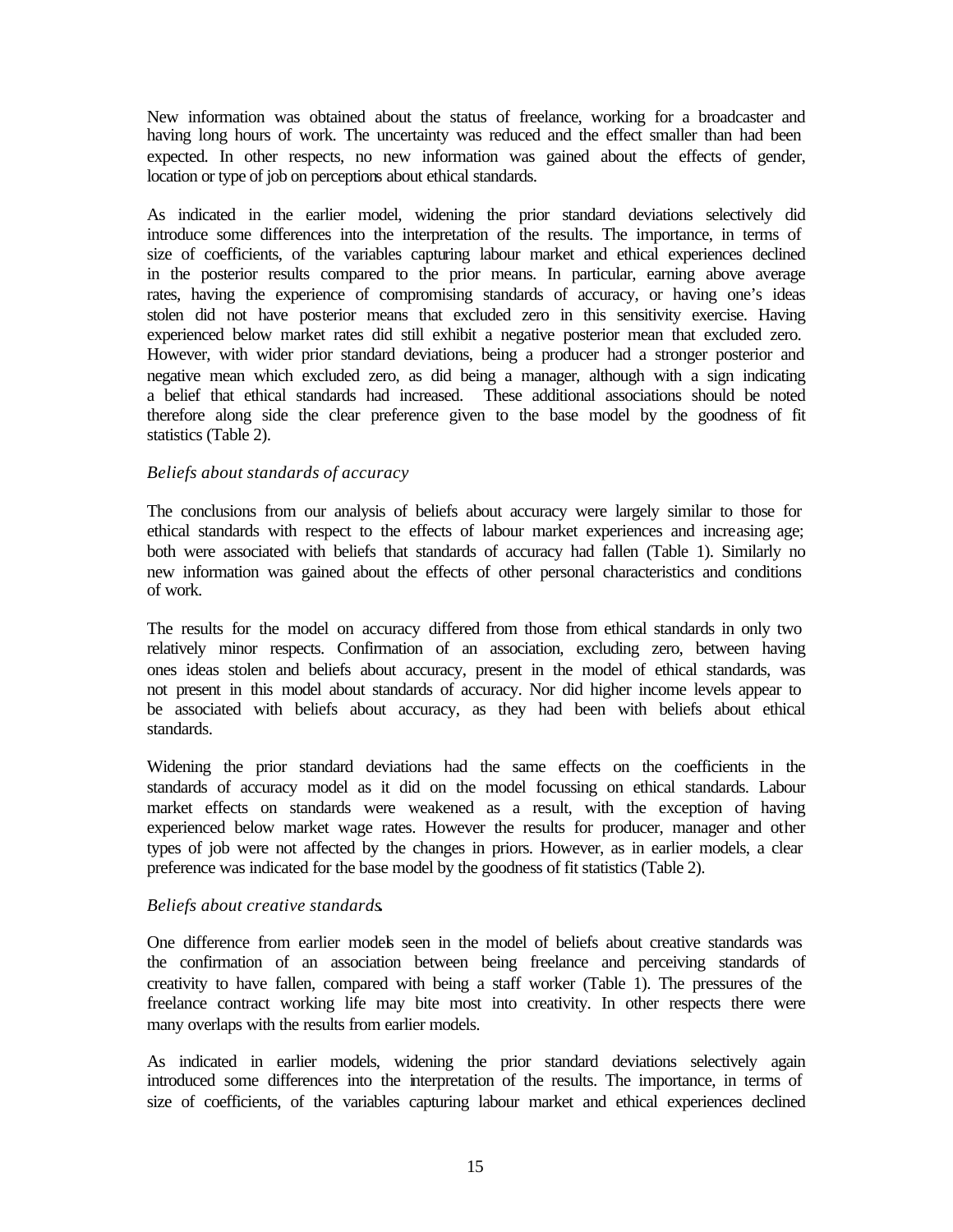in the posterior results compared to the prior means. However, with wider prior standard deviations, being a producer had a stronger posterior and negative mean which almost excluded zero. Also having one's ideas stolen was associated with a positive belief that creative standards had increased. These additional associations should be noted therefore although along side the clear preference indicated for the base model by the goodness of fit statistics (Table 2). The association noted with stolen ideas is interesting. Individuals may be thinking that creative standards are being maintained by their own good ideas, despite their owners not being paid for them.

#### *Beliefs about technical standards*

The main differences, compared with earlier models, in the model about changes in technical standards related to working for a broadcaster and working in London (Table 1). Working for a broadcaster or in London, were both associated with a belief that technical standards had declined. The posterior means were both more negative than from their prior values with substantial reductions in the posterior over the prior standard deviations. It is possible that technical standards have changed the most in London broadcasting through the competition of low budget programming being more acute in London.

In other respects, the results from the model of beliefs about technical standards were similar to other models although with some minor differences.

Widening the prior standard deviations selectively again introduced some differences into the interpretation of the results but the changes had less effect overall in this model on changes in technical standards than in the other aspects of quality. The clear preference for the base model was again indicated by the goodness of fit statistics (Table 2).

## **7. The problem of attrition**

It is possible that those who returned their survey questionnaires at the final wave were more likely to be those who believed television production had declined in quality. Some of the individuals with missing questionnaires may even have left television because of their disenchantment with its quality. Given we had information from earlier waves, about the characteristics of the those who were no longer in the sample at the final wave, it was possible to estimate a selection model of those who did respond at the final wave, and also a model of the effects of this selection on beliefs about quality. Selection was included in each of the quality models considered above.

The selection mechanism can be described as follows <sup>xvi</sup>:

$$
W^*_{\ i} \ = \ ? \ x_i \ + \ U_i
$$

Where W<sub>i</sub> indicates whether an individual returned a completed questionnaire at the final wave, taking the value one if so, and zero otherwise. The  $x_i$  are a set of characteristics associated with individual i at the first wave of the panel survey and have associated parameters  $?$ ; U are errors. Since logit is used for the estimation, the  $U_i$  are assumed to have a standard logistic distribution.

 $W_i = 1$  if  $W_i^* > 0$  and zero otherwise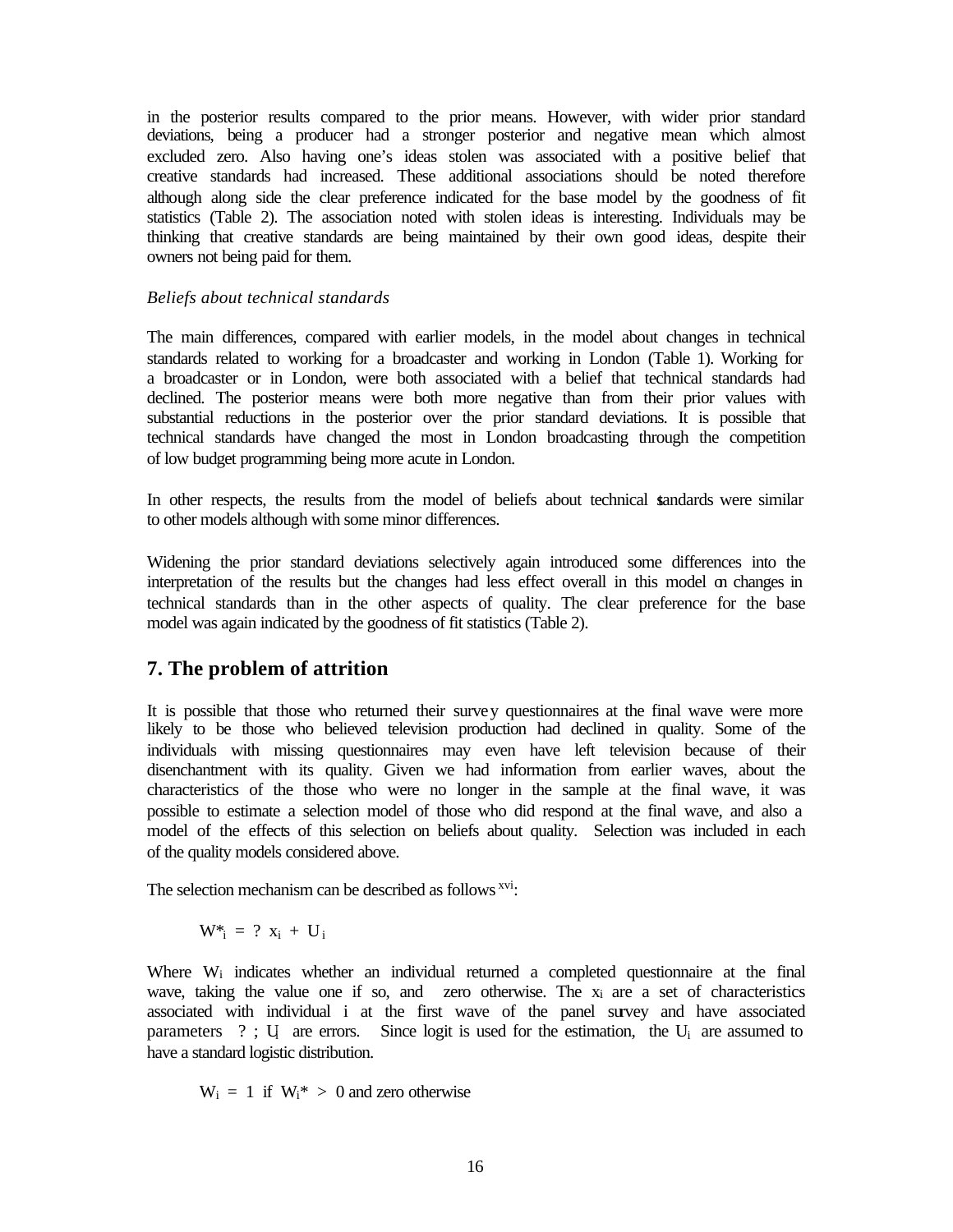$Y_i$  from equation (2) is observed if and only if  $W_i = 1$ .

Equation (2) is modified to read:

$$
Q_i = \beta x_i + e_i + ? U_i
$$

We have used Bayesian inference to estimate this selection model. <sup>xvii</sup> The prior means and standard deviations chosen for the small set of x variables used in the selection equation are displayed in Appendix Table A2 along with the posterior means and standard deviations from the selection variables in each model. The priors chosen tended to reflect a large measure of uncertainty about our expectations with two exceptions. We had stronger reasons from the data collection information for expecting the youngest age group, used as the reference group, to have higher attrition from the sample than other age groups. We also expected that male respondents would be less likely than female respondents to send back their questionnaires, a feature commonly found in other surveys. The model allows for the posterior means and standard deviations of the selection variables to vary in each model so that a set of posterior results is presented for each model, with selection added. However, in practice there were relatively small variations in the posterior results, and the conclusions apply to all models.

#### **Selection variable results**

Whilst there are some minor variations according to the particular model being estimated, for most of the variables included the conclusion is that no new information is gained from the posterior results with a few exceptions. Expecting that women would be more likely to return their questionnaires is not supported. In the case of working for a broadcaster at the start of the panel survey, instead of a prior mean close to zero, the posterior mean favoured a positive value that excluded zero. In the case of age the expectation in the priors that there would be a greater likelihood of workers in their 40s and 50s at the time replying to the questionnaire was strengthened in the posterior results.

The results suggested therefore, that the attrition was skewed with broadcasters and older workers being more likely to continue to respond to the postal survey than those working in independent production companies or younger workers respectively. As noted above, the disproportionate loss of younger workers from the survey had been recognised by the research team at the time of data collection.

## **Results from including selection in the Base Models**

The results of the original variable set after selection has been incorporated are displayed in Appendix Table A3 for the base model priors and standard deviations. We pick out here only the main findings. The nu values indicate the extent to which the unmodelled variation about respondents in the selection model has an effect in the main model. The nu values were all positive and greater than one with standard deviations that indicated a measure of certainty about the sign, with the exception of the model of ethnical standards where the negative nu value was uncertain. With the exception of ethical standards, therefore, those who returned their questionnaires at the final wave 8 were also more likely to be those who thought quality had increased, ceteris paribus. Sensitivity tests varying the prior values of nu and reestimating did not alter the conclusions described above or below. <sup>xviii</sup>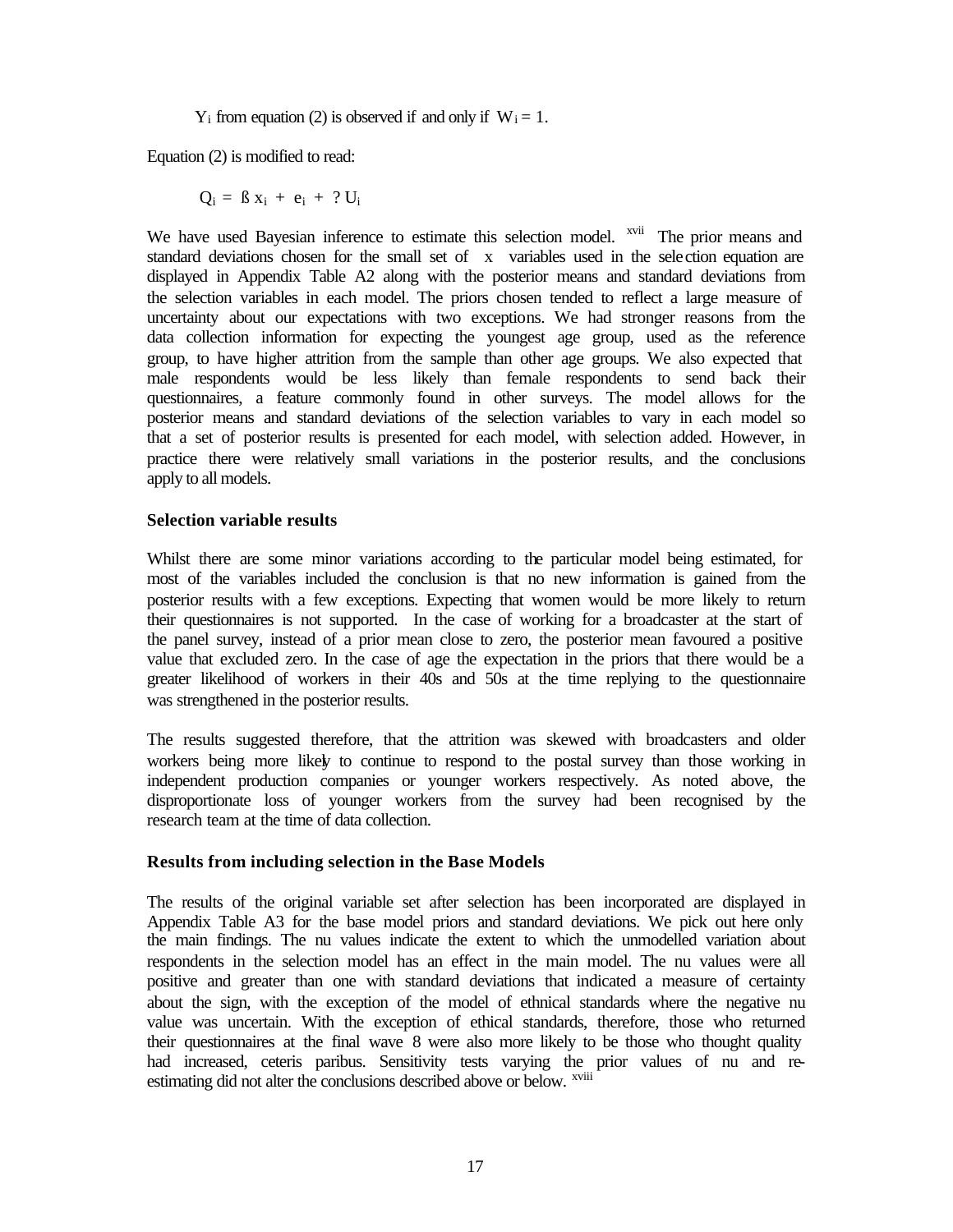There were effects on some posterior coefficients from including selection in the models. Quality in general, and quality per pound spent both exhibited similar effects. The sizes of the posterior coefficients on wages rates below and above the going rates, on the pressure to compromise and on attitudes to competitiveness in television production were all closer to the prior values after selection, having moved further away in the Base model without selection. They also more firmly excluded zero in the selection models. The models of ethical standards and standards of accuracy exhibited similar effects on the same variables. In addition, having had one's ideas stolen also had a posterior coefficient slightly larger in size than its prior. One further change in the model of technical standards was a similar move towards the prior mean for working in London.

In general, therefore, incorporating selection into the models gave less refutation to a set of prior values on some of the key labour market experience variables considered in theory and  $\sin$  the literature. $\frac{x}{x}$ 

# **8. Conclusions**

In our examination of quality in television production from the production worker's perspective, a number of conclusions can be drawn. There was no doubt that workers, overall, felt that quality in television production had been declining. Some of the changes occurring in the industry were consistent with workers trying to protect their reputation as quality workers and their signalling capacity. This is important in an environment where they were being forced to work in low price programmes.

We examined beliefs about a number of different concepts of quality. While there was some variation across the different concepts, there was mainly considerable uniformity in the results. Production workers' beliefs about quality often appeared to be influenced by their own wage rates, relative to some norm, and by whether they were working at their appropriate level of skill. The idea that price not only reflects quality but that quality is also determined by price is supported by the views expressed by television production workers, although at levels below those we originally believed. In addition, direct experiences of pressure to compromise accuracy and having one's ideas stolen were also important influences.

Although when asked this question directly many could not answer, the model results drawing on their actual experience suggested that television workers seemed able to judge that working on low budget programmes did not mean that quality per pound spent could not be maintained.

The age effects noted might also indicate that experience, mixed possibly with nostalgia for a past golden era, also play their part, especially for the oldest groups. Attitudes that appreciated the effects of competitiveness in the television industry were likely to ameliorate the tendency to think that quality had declined. Although our attitude measure predated the expression of beliefs about quality, it is still possible that, rather than a cause of beliefs about quality, these attitudes are more of a symptom of another common cause. If the evidence is correct, that producers were more likely than other groups to think that quality had declined, this is a worrying result for television production. This group are more likely to have an overview of the whole production process than other workers.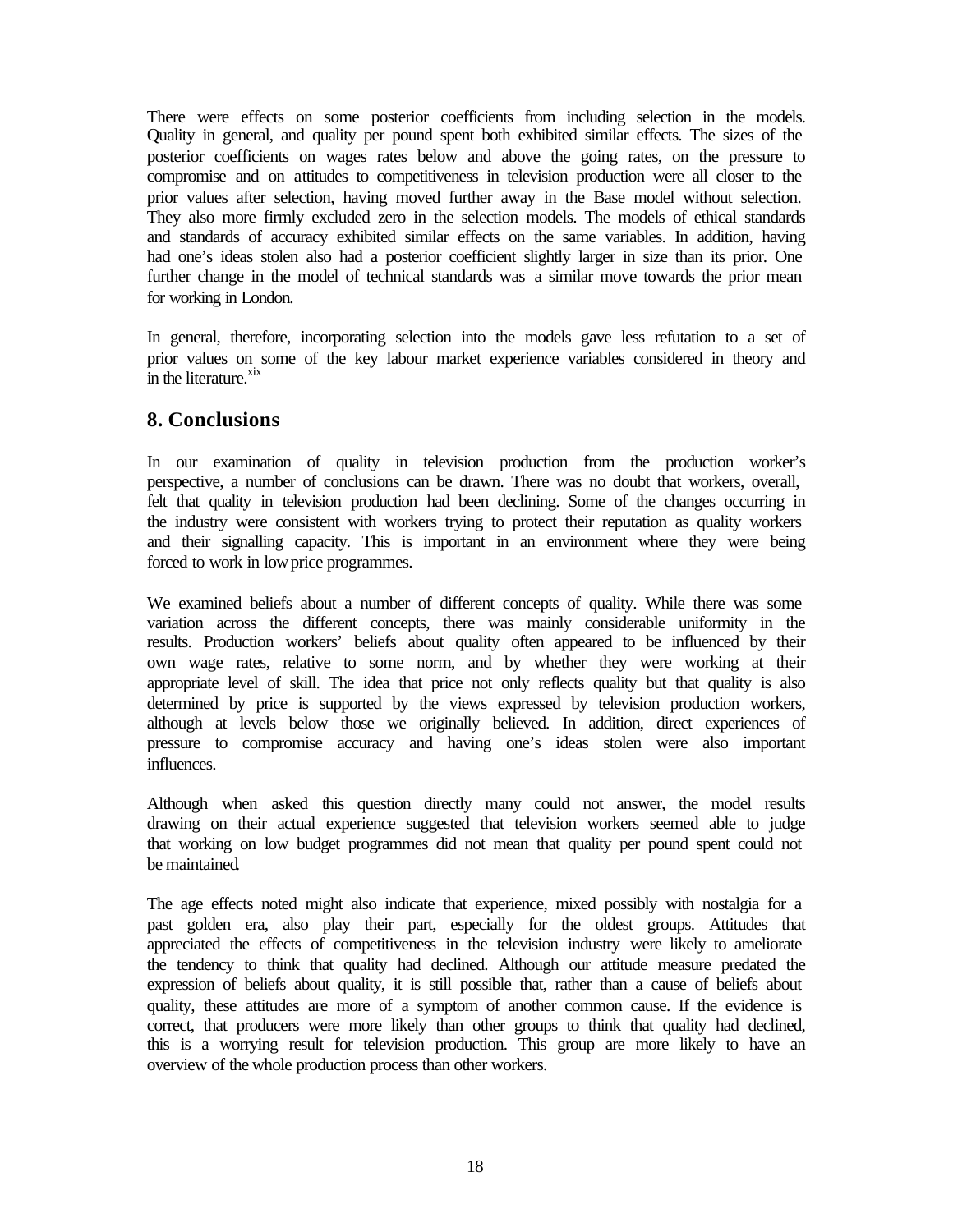## **References**

Born, G. (1998) 'On the analysis of quality in television'. Paper given at the British Film Institute, London December 1998, forthcoming in *Media Culture and Society* .

Burke,C. and Goddard,A. (1990) 'Internal markets – The road to inefficiency?'*, Public Administration*, 68, 389-96.

Carlin,B.P. and Louis,T.A. (1996) *Bayes and empirical Bayes methods for data analysis*, Chapman and Hall: Monographs on Statistics and Applied Probability 69.

Dex,S. and McCulloch,A. (1997) *Characteristics of the unemployed: Secondary analysis of the Family and Working Lives Survey*, DfEE Research Report RR32, London.

Dex,S. and Sheppard,E. (1999) 'Perceptions of quality in television production', Judge Institute Research Paper WP 21/99, University of Cambridge.

Dex,S. and Smith,C. (1999) 'Training in the television industry', Judge Institute Research Paper, WP 12/99, University of Cambridge.

Greenwald,B.C. (1986) 'Adverse selection in the labour market', *Review of Economic Studies,* LIII, 325-47.

Lutz,S. Lyon,T.P. and Maxwell,J.W. (1998) 'Strategic quality choice and minimum quality standards', CEPR Discussion Paper No.1793, London: Centre for Economic Policy Research.

Mepham,J. (1990) 'The ethics of quality in television' in , British Film Institute (1990) *The Question of Quality*, London, British Film Institute.

Murroni, C. and Irvine, N. (1997) *Quality in Broadcasting*, London: Institute for Public Policy Research.

Mulgan, G. (1990) 'Television's Holy Grail. Seven types of quality', in British Film Institute (1990) *The Question of Quality* , London, British Film Institute.

Paterson,R. (1993) 'New model BBC' in Mulgan,G. and Paterson,R. (eds.) (1993*) Reinventing the Organisation*, London: British Film Institute.

Raiser,M. DiTommaso,M-L. and Weeks,M. (1999) 'The measurement and determination of institutional change: Evidence from transition economies', Department of Applied Economics, DAE Working Paper 0029, University of Cambridge.

Shapiro,C. (1983) ''Premiums for high quality products as returns to reputation', The *Quarterly Journal of Economics*, 98 (4), 659-79.

Sheppard,E. and Dex,S. (1998) 'Analysis of attrition in the longitudinal television industry tracking study'. Unpublished Report, London: British Film Institute.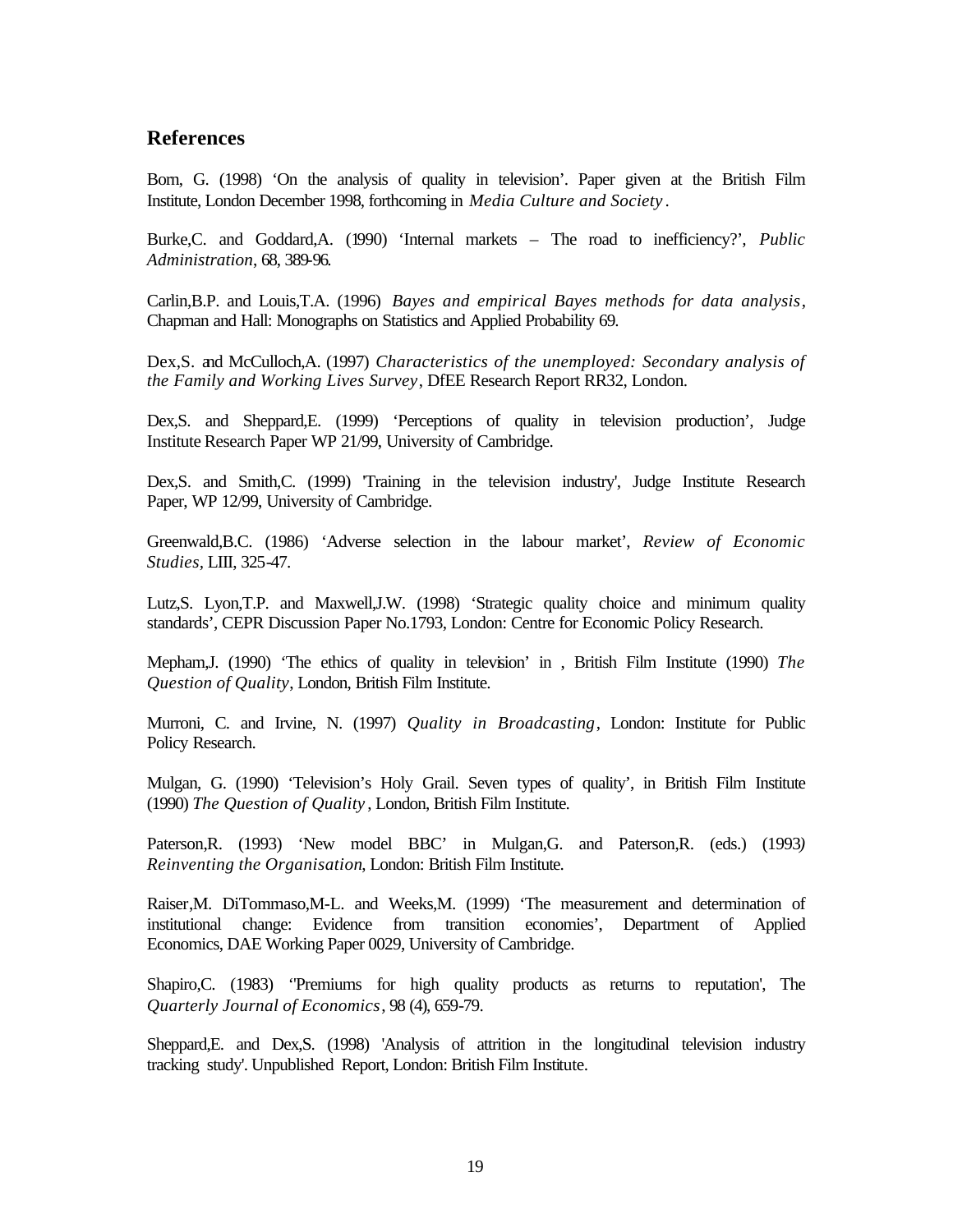Stiglitz, J.E. (1987) 'The causes and consequences if the dependence of quality on price' in *Journal of Economic Literature*, Vol. XXV, 1-48.

Towler, R. (1997) 'Criteria of quality', in Murroni, C. and Irvine, N. (1997) *Quality in Broadcasting*, London: Institute for Public Policy Research.

Williamson,O. (1985) *The economic institutions of capitalism. Firms markets relational contractin*g, London: Collier Macmillan.

Weiss,A. (1980) 'Job queues and layoffs in labor markers with flexible wages' in *Journal of Political Economy*, Vol.88, No.3, 526-38.

Zavoina,R. and McElvey,W. (1975) 'A statistical model for the analysis of ordinal level dependent variables' *Journal of Mathematical Sociology*, Summer, pp.103-20.

## **Appendix 1. The data**

The data consist  $\dot{\sigma}$  an initial Questionnaire (Q1) in May 1994 followed by repeated Day's Diary plus Questionnaires (D1, D2, ..., D7) sent by post and filled in every 6 months starting on 15th November 1994. The respondents were aged between 21 and 65 in 1994; 56 per cent were men and 44 per cent women. They were from all sectors of the television industry and all points in the creative production cycle. They included researchers, production assistants, producers, directors, designers, editors, cameramen and independent company owners.

The data consist of discursive diary information in which individuals wrote about their day, quantitative responses to a set of pre-coded questions, plus some open-ended questions. At the outset 436 individuals were in the survey. Over time there has been attrition from the sample but it has not been all loss. There are many cases of individuals failing to reply at one Diary date, but then filling in a subsequent Diary. The numbers of completed diaries at each wave from the main sample are outlined in Sheppard and Dex (1998). At the last Diary (eight), 294 individuals from the main sample completed the questionnaire (67% of those in the sample at the beginning). Only 22 of the young people's sample of 50 responded at the final diary (44 per cent of the original sample). More details about the survey and preliminary findings are available in two reports of interim findings, (British Film Institute, 1995, 1997). A separate analysis of attrition based on the characteristics of the sample at the Initial Questionnaire has been carried out (Sheppard and Dex, 1998). There was a disproportionate loss of young (20-30) year olds from the sample over time but it has remained representative of its original state in other respects.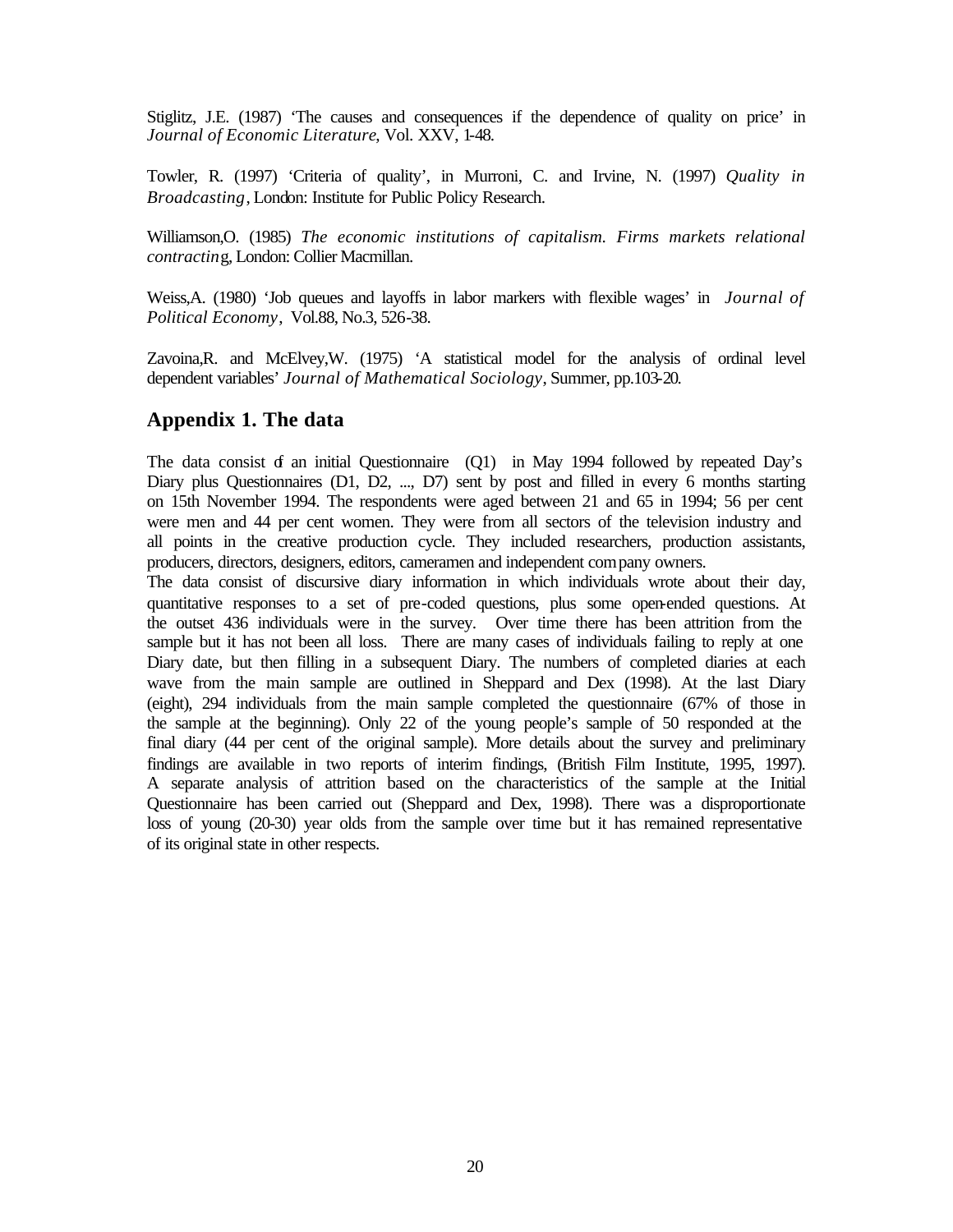| <b>Variable</b>        | <b>All models</b> |                 | <b>Beliefs about</b>  |                     | <b>Beliefs about</b>    |                     | <b>Beliefs about</b>  |                     |
|------------------------|-------------------|-----------------|-----------------------|---------------------|-------------------------|---------------------|-----------------------|---------------------|
|                        |                   |                 | quality               |                     | quality per $\mathbf f$ |                     | ethical stands        |                     |
|                        | Prior mean        | <b>Prior SD</b> | <b>Posterior mean</b> | <b>Posterior SD</b> | <b>Posterior mean</b>   | <b>Posterior SD</b> | <b>Posterior mean</b> | <b>Posterior SD</b> |
| <b>Below</b> rate      | $-1.0$            | 0.3             | $-0.539$              | 0.228               | $-0.413$                | 0.219               | $-0.651$              | 0.208               |
| Low skill              | $-0.4$            | 0.2             | $-0.336$              | 0.177               | $-0.274$                | 0.179               | $-0.365$              | 0.181               |
| Above rate             | 1.0               | 0.3             | 0.607                 | 0.183               | 0.593                   | 0.215               | 0.540                 | 0.206               |
| Training               | 0.2               | $0.2\,$         | 0.251                 | 0.166               | 0.303                   | 0.164               | 0.298                 | 0.161               |
| Income                 | $\overline{0.5}$  | 0.3             | 0.072                 | 0.050               | 0.113                   | 0.057               | 0.105                 | 0.048               |
| Low budget             | $-0.6$            | 0.4             | $-0.076$              | 0.304               | 0.082                   | 0.261               | $-0.120$              | 0.268               |
| Compromise             | $-1.0$            | 0.3             | $-0.436$              | 0.201               | $-0.598$                | 0.226               | $-0.743$              | 0.194               |
| <b>Importance of</b>   |                   |                 |                       |                     |                         |                     |                       |                     |
| Creativity             | $-0.2$            | 0.4             | $-0.063$              | 0.055               | 0.056                   | 0.070               | $-0.064$              | 0.060               |
| <b>Trust</b>           | $-0.2$            | 0.4             |                       |                     |                         |                     | $-0.119$              | 0.137               |
| Competitiveness        | $\overline{0.2}$  | 0.4             | 0.190                 | 0.102               | 0.057                   | 0.111               | 0.211                 | 0.105               |
| Stolen ideas           | $-1.0$            | 0.3             |                       |                     |                         |                     | $-0.500$              | 0.204               |
| <b>Characteristics</b> |                   |                 |                       |                     |                         |                     |                       |                     |
| Gender/male            | $-0.1$            | 0.5             | $-0.072$              | 0.222               | 0.045                   | 0.246               | $-0.259$              | 0.219               |
| Age 30s                | $-0.2$            | 0.1             | $-0.167$              | 0.093               | $-0.218$                | 0.094               | $-0.201$              | 0.088               |
| Age 40s                | $-0.4$            | 0.2             | $-0.397$              | 0.153               | $-0.233$                | 0.171               | $-0.279$              | 0.156               |
| Age $50s$              | $-0.6$            | 0.2             | $-0.781$              | 0.161               | $-0.604$                | 0.174               | $-0.665$              | 0.170               |
| Freelance              | $-0.4$            | 0.2             | $-0.236$              | 0.151               | $-0.358$                | 0.163               | $-0.108$              | 0.166               |
| Owner indie            | 0.0               | 0.2             | $-0.030$              | 0.178               | 0.101                   | 0.165               | $-0.224$              | 0.196               |
| <b>Broadcasting</b>    | $-0.4$            | 0.4             | $-0.193$              | 0.220               | $-0.614$                | 0.263               | $-0.196$              | 0.245               |
| Long hours             | $-0.4$            | 0.4             | $-0.194$              | 0.220               | $-0.251$                | 0.245               | $-0.252$              | 0.220               |
| No hours               | $-0.2$            | 0.3             | 0.064                 | 0.214               | 0.028                   | 0.235               | $-0.011$              | 0.228               |
| London                 | $-0.3$            | 0.5             | 0.014                 | 0.206               | $-0.064$                | 0.245               | $-0.228$              | 0.229               |
| Producer               | $\overline{0}$    | 0.4             | $-0.531$              | 0.252               | $-0.170$                | 0.218               | $-0.043$              | 0.222               |
| support                | $-0.2$            | 0.4             | $-0.008$              | 0.280               | $-0.211$                | 0.296               | $-0.046$              | 0.297               |
|                        |                   |                 |                       |                     |                         |                     |                       |                     |

**Table 1. Results of Bayesian analysis on Base Models of the determinants of changes in the quality of television production.**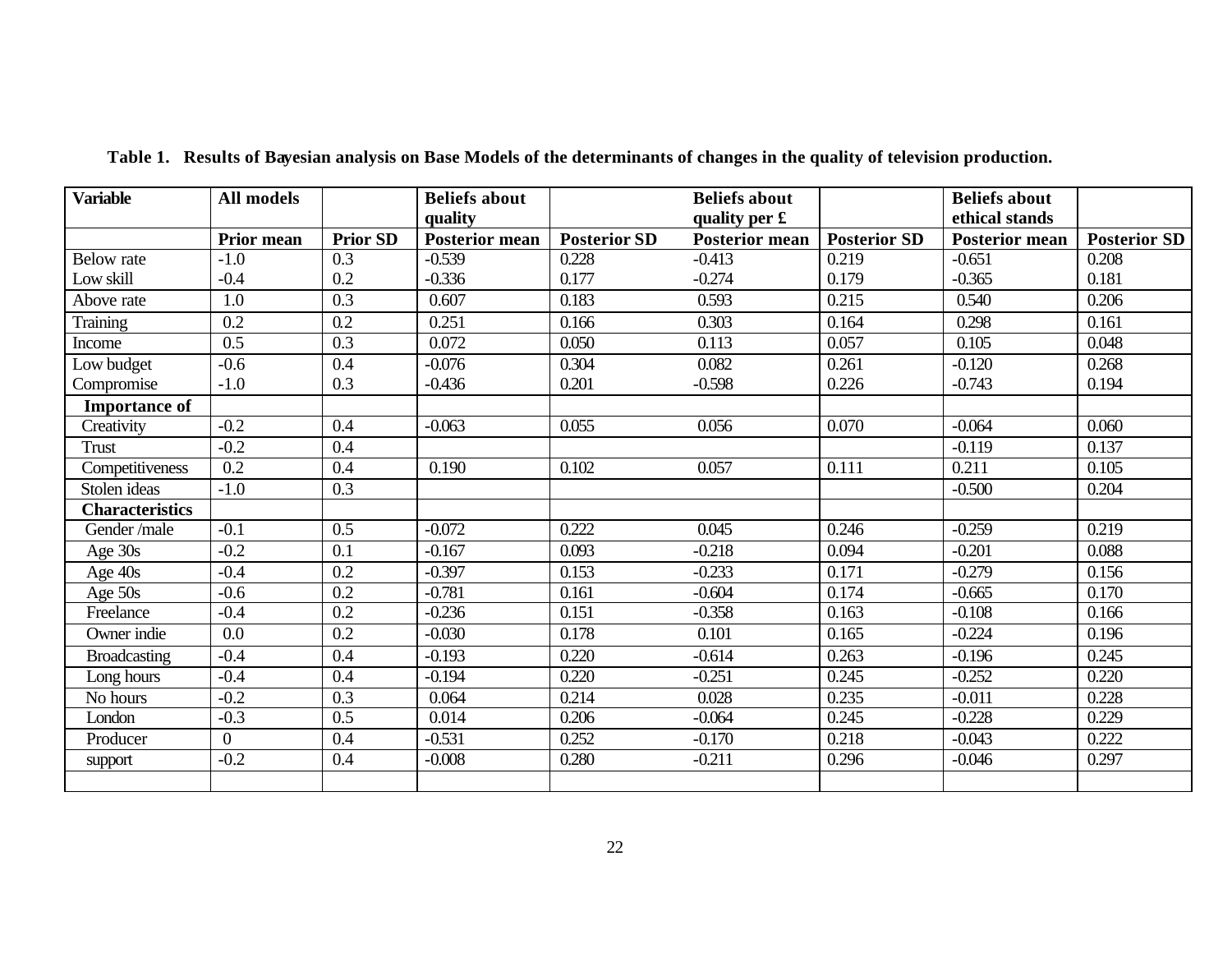| <b>Variable</b>           | All models        |                 | <b>Beliefs about</b><br>quality |                     | <b>Beliefs about</b><br>quality per $\mathbf f$ |                     | <b>Beliefs about</b><br>ethical stands |                     |
|---------------------------|-------------------|-----------------|---------------------------------|---------------------|-------------------------------------------------|---------------------|----------------------------------------|---------------------|
|                           | <b>Prior mean</b> | <b>Prior SD</b> | <b>Posterior mean</b>           | <b>Posterior SD</b> | <b>Posterior mean</b>                           | <b>Posterior SD</b> | <b>Posterior mean</b>                  | <b>Posterior SD</b> |
| Post production           |                   | 0.4             | $-0.036$                        | 0.253               | $-0.286$                                        | 0.321               | $-0.165$                               | 0.293               |
| manager                   | 0.2               | 0.4             | $-0.146$                        | 0.307               | 0.108                                           | 0.373               | 0.400                                  | 0.368               |
|                           |                   |                 |                                 |                     |                                                 |                     |                                        |                     |
| Number of<br>observations |                   |                 | 316                             |                     | 316                                             |                     | 316                                    |                     |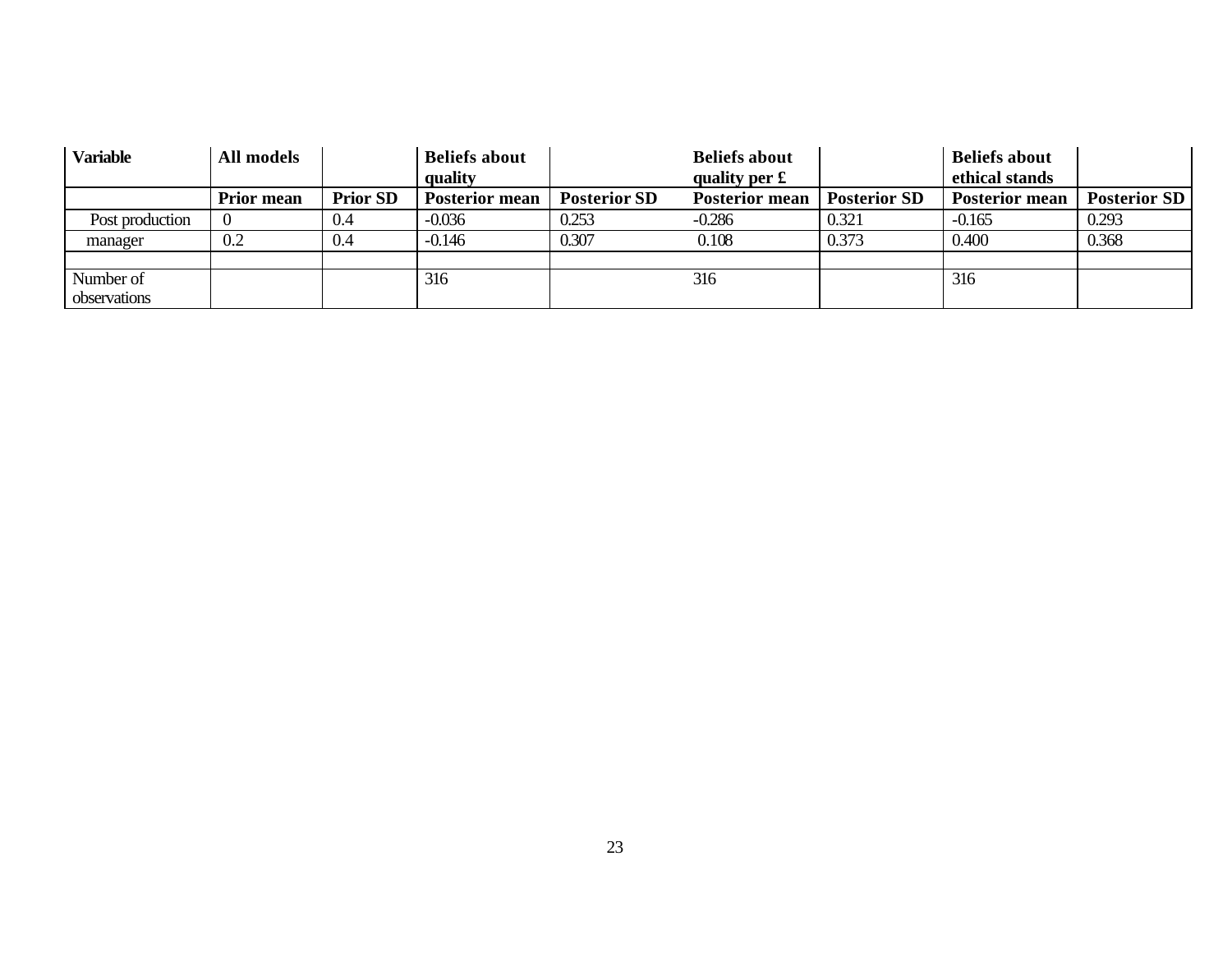| <b>Variable</b>        | <b>All</b><br>models |                 | <b>Beliefs about</b><br>accuracy |                  | <b>Beliefs about</b><br>creative |                     | <b>Beliefs about</b><br>technical |                     |
|------------------------|----------------------|-----------------|----------------------------------|------------------|----------------------------------|---------------------|-----------------------------------|---------------------|
|                        |                      |                 |                                  |                  | standards                        |                     | standards                         |                     |
|                        | <b>Prior</b>         | <b>Prior SD</b> | <b>Posterior mean</b>            | <b>Posterior</b> | <b>Posterior</b>                 | <b>Posterior SD</b> | <b>Posterior mean</b>             | <b>Posterior SD</b> |
|                        | mean                 |                 |                                  | <b>SD</b>        | mean                             |                     |                                   |                     |
| <b>Below</b> rate      | $-1.0$               | 0.3             | $-0.637$                         | 0.235            | $-0.520$                         | 0.229               | $-0.539$                          | 0.236               |
| Low skill              | $-0.4$               | 0.2             | $-0.454$                         | 0.174            | $-0.408$                         | 0.184               | $-0.481$                          | 0.188               |
| Above rate             | 1.0                  | 0.3             | 0.538                            | 0.211            | 0.565                            | 0.199               | 0.258                             | 0.215               |
| <b>Training</b>        | 0.2                  | 0.2             | 0.383                            | 0.190            | 0.091                            | 0.172               | 0.139                             | 0.165               |
| Income                 | 0.5                  | 0.3             | 0.005                            | 0.049            | 0.053                            | 0.052               | $-0.030$                          | 0.051               |
| Low budget             | $-0.6$               | 0.4             | $-0.060$                         | 0.309            | 0.025                            | 0.287               | 0.020                             | 0.286               |
| Compromise             | $-1.0$               | 0.3             | $-0.695$                         | 0.210            | $-0.467$                         | 0.202               | $-0.431$                          | 0.183               |
| <b>Importance of</b>   |                      |                 |                                  |                  |                                  |                     |                                   |                     |
| Creativity             | $-0.2$               | 0.4             | $-0.110$                         | 0.058            | 0.023                            | 0.057               | $-0.013$                          | 0.056               |
| <b>Trust</b>           | $-0.2$               | 0.4             | 0.011                            | 0.142            |                                  |                     |                                   |                     |
| Time                   | $-0.2$               | 0.4             |                                  |                  |                                  |                     | $-0.104$                          | 0.106               |
| Competitiveness        | 0.2                  | 0.4             | 0.225                            | 0.102            | 0.251                            | 0.096               | 0.309                             | 0.098               |
| Stolen ideas           | $-1.0$               | 0.3             | $-0.333$                         | 0.210            | $-0.183$                         | 0.211               |                                   |                     |
|                        |                      |                 |                                  |                  |                                  |                     |                                   |                     |
| <b>Characteristics</b> |                      |                 |                                  |                  |                                  |                     |                                   |                     |
| Gender/male            | $-0.1$               | 0.5             | $-0.033$                         | 0.226            | $-0.353$                         | 0.228               | $-0.126$                          | 0.242               |
| Age 30s                | $-0.2$               | 0.1             | $-0.206$                         | 0.093            | $-0.192$                         | 0.089               | $-0.224$                          | 0.099               |
| Age 40s                | $-0.4$               | 0.2             | $-0.349$                         | 0.162            | $-0.407$                         | 0.158               | $-0.303$                          | 0.162               |
| Age 50s                | $-0.6$               | 0.2             | $-0.667$                         | 0.167            | $-0.522$                         | 0.158               | $-0.531$                          | 0.148               |
| Freelance              | $-0.4$               | 0.2             | $-0.285$                         | 0.160            | $-0.325$                         | 0.143               | $-0.251$                          | 0.156               |
| Owner indie            | 0.0                  | 0.2             | $-0.066$                         | 0.176            | $-0.069$                         | 0.191               | $-0.048$                          | 0.162               |
| <b>Broadcasting</b>    | $-0.4$               | 0.4             | $-0.246$                         | 0.249            | 0.006                            | 0.238               | $-0.749$                          | 0.227               |
| Long hours             | $-0.4$               | 0.4             | $-0.188$                         | 0.232            | $-0.098$                         | 0.200               | $-0.185$                          | 0.208               |

**Table 1 continued. Results of Bayesian analysis on Base Models of the determinants of changes in the quality of television production.**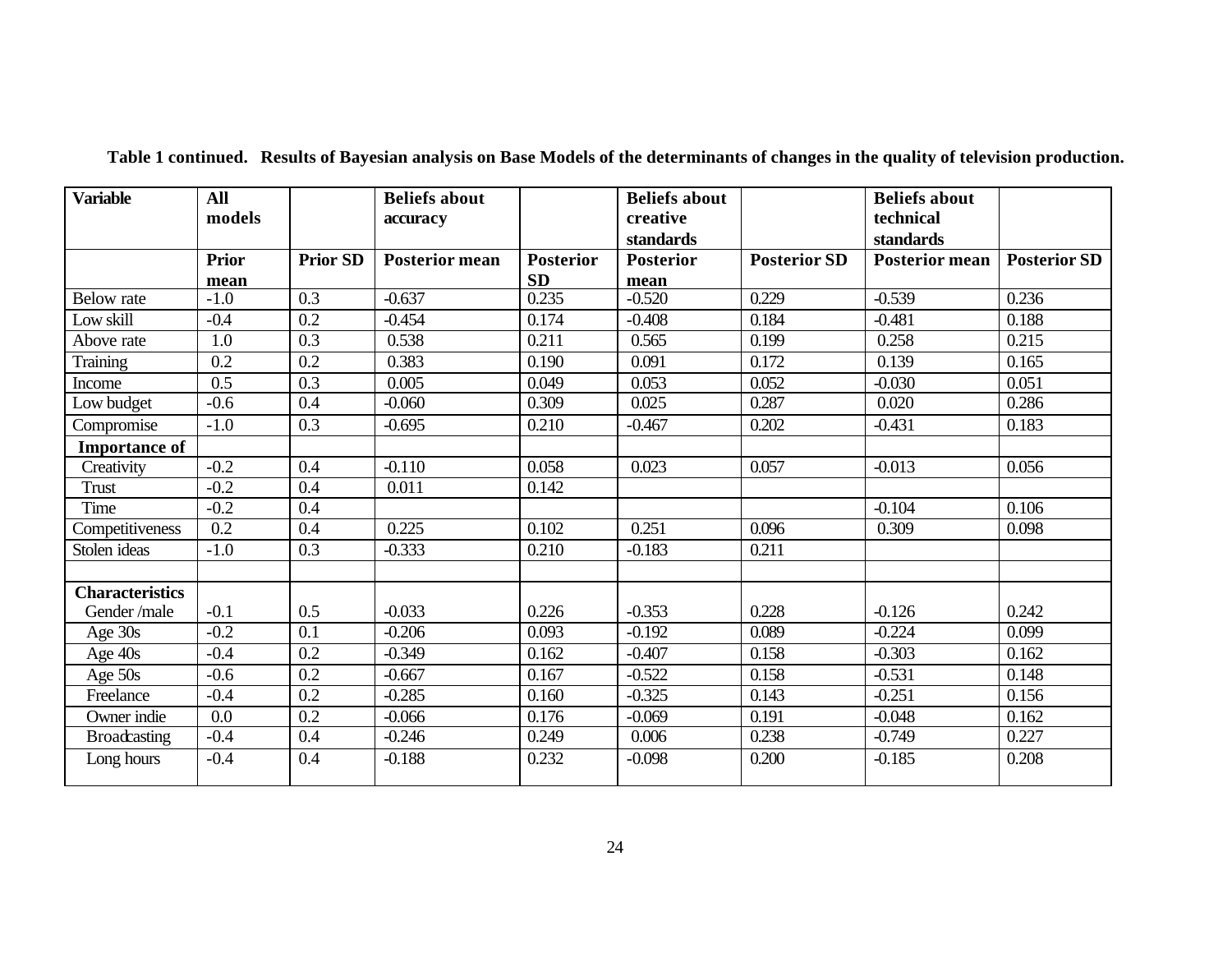| <b>Variable</b> | <b>All</b><br>models |                 | <b>Beliefs about</b><br>accuracy |                  | <b>Beliefs about</b><br>creative |                     | <b>Beliefs about</b><br>technical  |                     |
|-----------------|----------------------|-----------------|----------------------------------|------------------|----------------------------------|---------------------|------------------------------------|---------------------|
|                 | <b>Prior</b>         | <b>Prior SD</b> | <b>Posterior mean</b>            | <b>Posterior</b> | standards<br><b>Posterior</b>    | <b>Posterior SD</b> | standards<br><b>Posterior mean</b> | <b>Posterior SD</b> |
|                 | mean                 |                 |                                  | <b>SD</b>        | mean                             |                     |                                    |                     |
| No hours        | $-0.2$               | 0.3             | $-0.108$                         | 0.235            | 0.175                            | 0.239               | 0.027                              | 0.246               |
| London          | $-0.3$               | 0.5             | $-0.158$                         | 0.225            | $-0.139$                         | 0.224               | $-0.445$                           | 0.214               |
| Producer        | $\theta$             | 0.4             | 0.272                            | 0.219            | $-0.256$                         | 0.215               | 0.011                              | 0.212               |
| support         | $-0.2$               | 0.4             | 0.154                            | 0.270            | 0.067                            | 0.259               | 0.026                              | 0.258               |
| Post            | $\Omega$             | 0.4             | 0.246                            | 0.267            | $-0.033$                         | 0.278               | $-0.116$                           | 0.256               |
| production      |                      |                 |                                  |                  |                                  |                     |                                    |                     |
| manager         | 0.2                  | 0.4             | 0.176                            | 0.323            | $-0.087$                         | 0.351               | 0.268                              | 0.314               |
|                 |                      |                 |                                  |                  |                                  |                     |                                    |                     |
| Number of       |                      |                 | 316                              |                  | 316                              |                     | 316                                |                     |
| observations    |                      |                 |                                  |                  |                                  |                     |                                    |                     |
|                 |                      |                 |                                  |                  |                                  |                     |                                    |                     |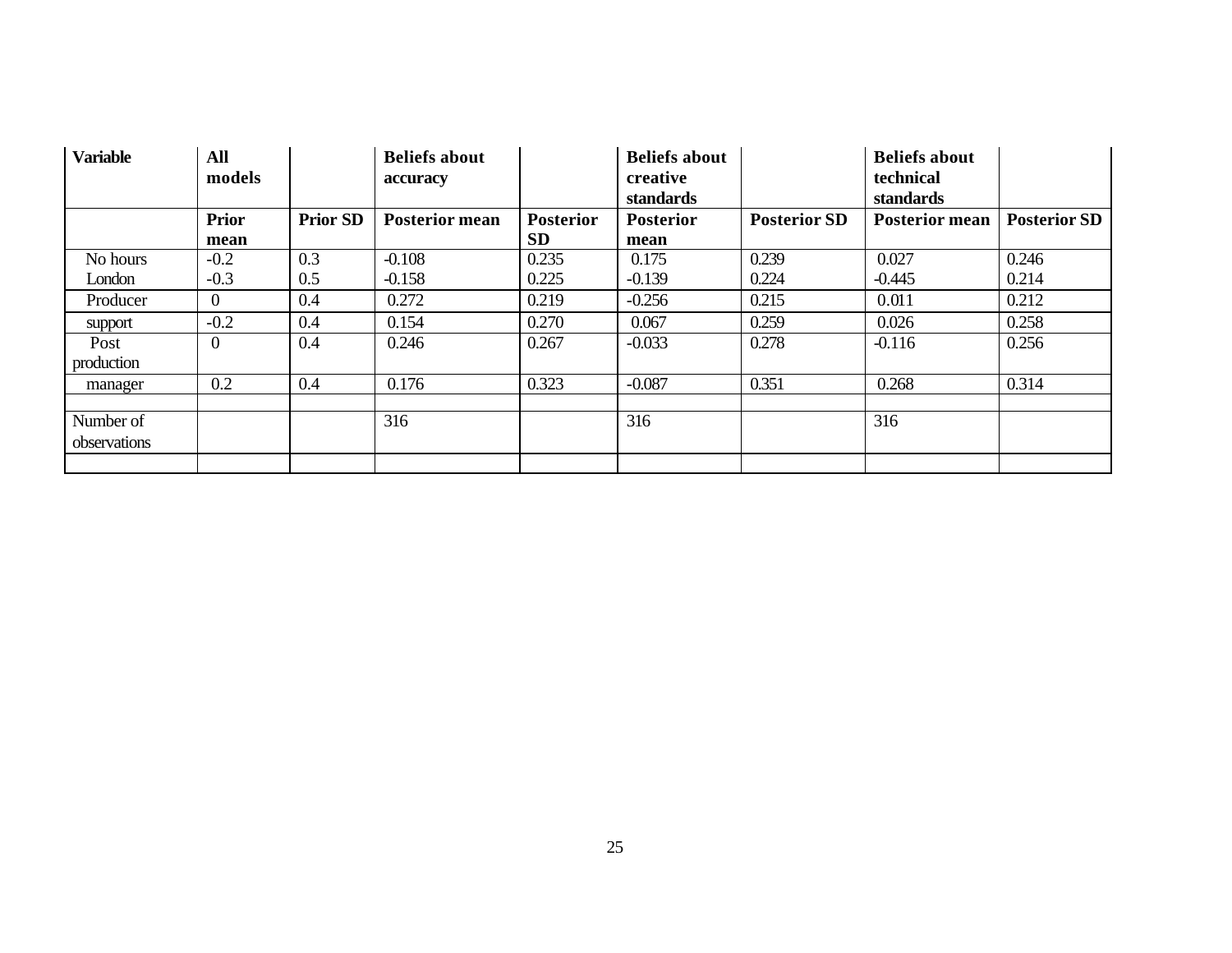| Definitions and means of explanatory variables used in.<br><b>Appendix Table A1</b> |
|-------------------------------------------------------------------------------------|
|-------------------------------------------------------------------------------------|

| Variable name        | <b>Mean</b> | <b>Standard</b><br><b>Deviation</b> | Definitions and source of data, Wave n.                                                                                                                     |
|----------------------|-------------|-------------------------------------|-------------------------------------------------------------------------------------------------------------------------------------------------------------|
| <b>Below</b> rate    | 0.300       | 0.394                               | Has experience of working at below the                                                                                                                      |
| Low skill            | 0.072       | 0.258                               | market wage rate, 0/1 Wave 6<br>Has experience of 'having had to accept<br>work below my skill level in order to<br>secure regular employment', 0/1 Wave 7. |
| Above rate           | 0.290       | 0.370                               | Has experience of working at above the<br>market wage rate, 0/1 Wave 6                                                                                      |
| Training             | 0.174       | 0.379                               | Has experienced formal training in the past<br>6 months, 0/1 Wave 8.                                                                                        |
| Income               | 6.455       | 2.624                               | Annual personal income band, 11-point<br>scale, Wave 8                                                                                                      |
| Low budget           | 0.190       | 0.392                               | Has experience of working on low budget<br>programmes and ??, 0/1 Wave                                                                                      |
| Compromise           | 0.188       | 0.391                               | Whether experienced or witnessed<br>pressure to compromise accuracy in factual<br>programming., 0/1 Wave 8.                                                 |
| <b>Importance of</b> |             |                                     |                                                                                                                                                             |
| Creativity           | 3.130       | 2.189                               | Extent to which individual likes or dislikes<br>this aspect of their job in television, 10-<br>point scale, Wave 6.                                         |
| <b>Trust</b>         | 4.439       | 0.739                               | How important is trust between colleagues<br>for carrying out creative work in<br>television. 5-point scale, Wave 8                                         |
| Competitiveness      | 2.518       | 1.212                               | How important is competitiveness for<br>carrying out creative work in television. 5-<br>point scale, Wave 8                                                 |
| Stolen ideas         | 0.230       | 0.355                               | Thinks has had ideas stolen, $0/1$ Wave 5                                                                                                                   |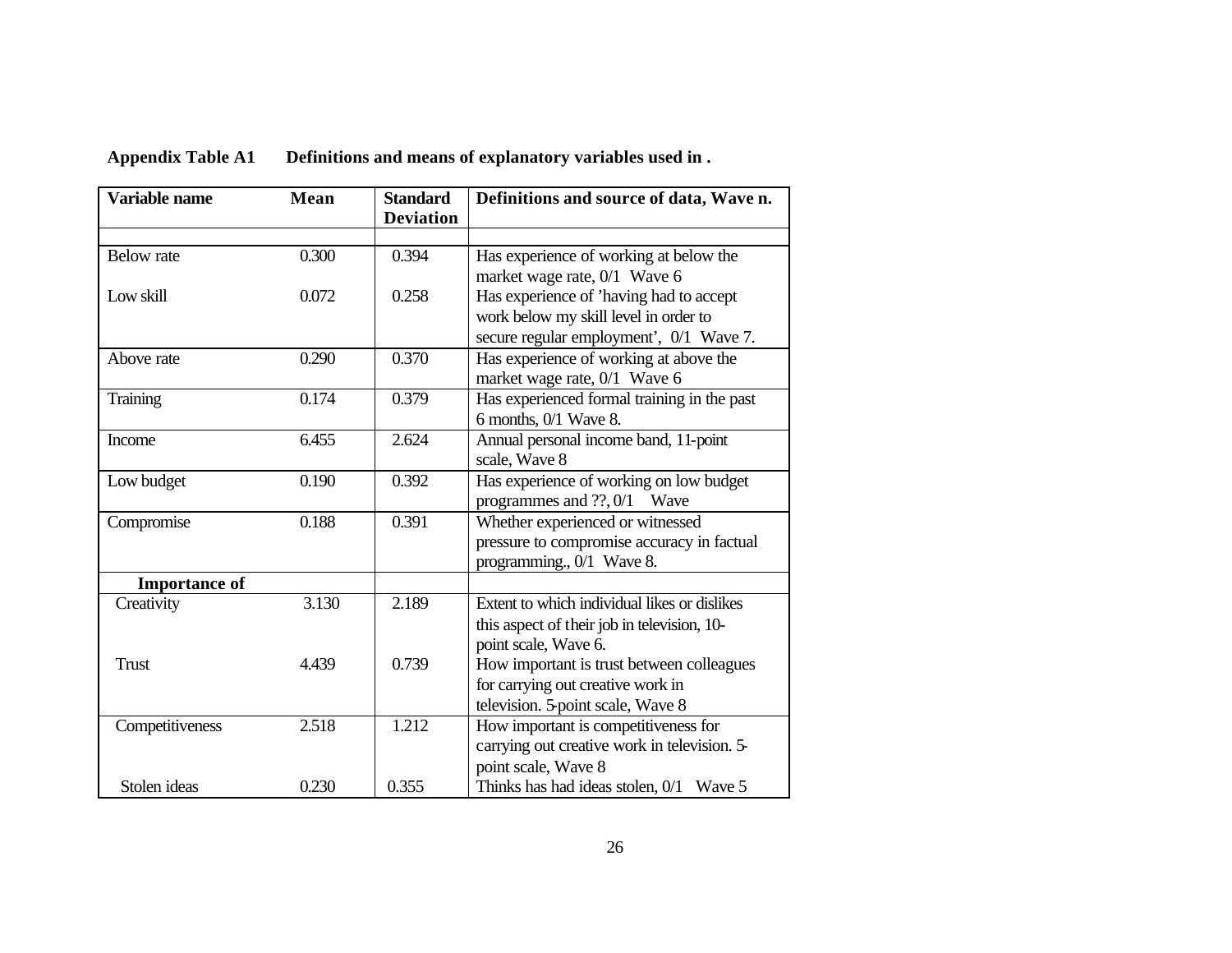| <b>Characteristics</b> |                  |                  |                                                |
|------------------------|------------------|------------------|------------------------------------------------|
| Gender/male            | 0.553            | 0.497            | Male =1 (Female=0)                             |
| Age 30s                | 0.266            | 0.442            | Age 30-39 at Wave 8, 0/1.                      |
| Age 40s                | 0.327            | 0.469            | Age 40-49 at Wave 8, 0/1                       |
| Age 50s                | 0.304            | 0.460            | Age 40-59 at Wave 8, $0/1$ .                   |
| Freelance              | 0.310            | 0.462            | Sees self as freelance worker at Wave 8,       |
|                        |                  |                  | $0/1$ .                                        |
| Owner independent      | 0.092            | 0.288            | Owner of independent production                |
|                        |                  |                  | company at Wave 8, 0/1                         |
| <b>Broadcasting</b>    | 0.190            | 0.392            | Works for Broadcaster at Wave 8, 0/1           |
| Long hours             | 0.215            | 0.411            | Worked over 48 hours per week last week,       |
|                        |                  |                  | Wave 8, 0/1.                                   |
| No hours               | 0.089            | 0.285            | Worked zero hours last week, Wave 8, 0/1       |
| London                 | 0.604            | 0.489            | Works in London at Wave 8, 0/1                 |
| Producer               | 0.349            | 0.477            | TV Producer at Wave 8, 0/1                     |
| support                | 0.148            | 0.355            | Works in research or clerical Wave 8, 0/1      |
|                        |                  |                  |                                                |
|                        |                  |                  |                                                |
| Variable name          | <b>Mean</b>      | <b>Standard</b>  | Definitions and source of data, Wave n.        |
|                        |                  | <b>Deviation</b> |                                                |
| Post production        | 0.109            | 0.312            | Works in post production at Wave 8, 0/1        |
| Manager                | 0.031            | 0.174            | Works as manager at Wave 8, 0/1                |
|                        |                  |                  |                                                |
|                        |                  |                  |                                                |
| Number of              | $\overline{316}$ |                  |                                                |
| observations           |                  |                  |                                                |
| <b>Broadcast 1</b>     | 0.282            | 0.450            | Worked for a broadcaster at wave 1, 0/1        |
| Age 30-39 at 1         | 0.302            | 0.459            | $0/1$ , Wave 1                                 |
| Age 40-49 at 1         | 0.306            | 0.461            | $0/1$ Wave 1                                   |
| Age 50-59 at 1         | 0.161            | 0.367            | $0/1$ Wave 1                                   |
| Degree                 | 0.613            | 0.487            | Highest qualification is degree $0/1$ Wave $0$ |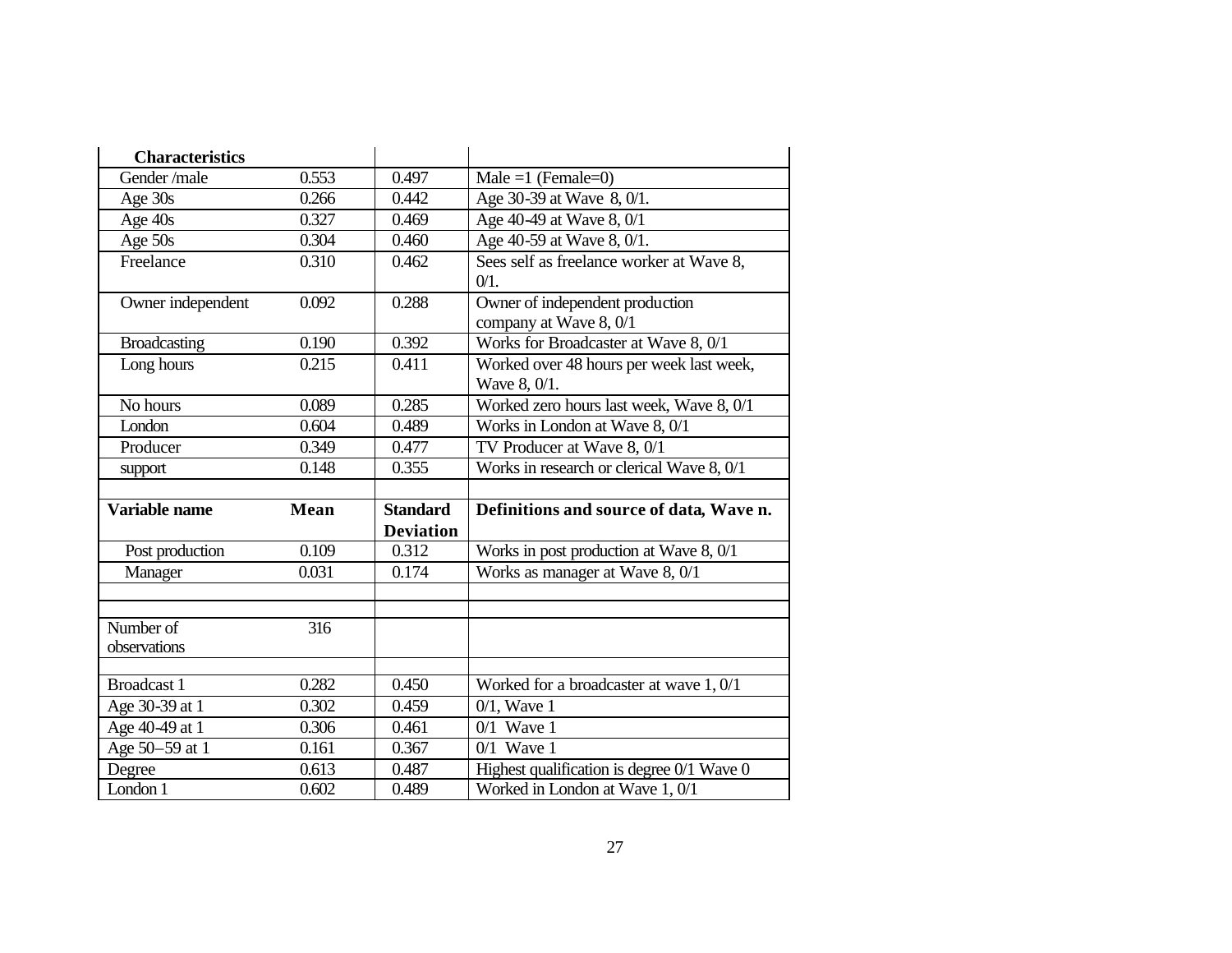| Number of<br>observations | 447 |  |  |
|---------------------------|-----|--|--|
|                           |     |  |  |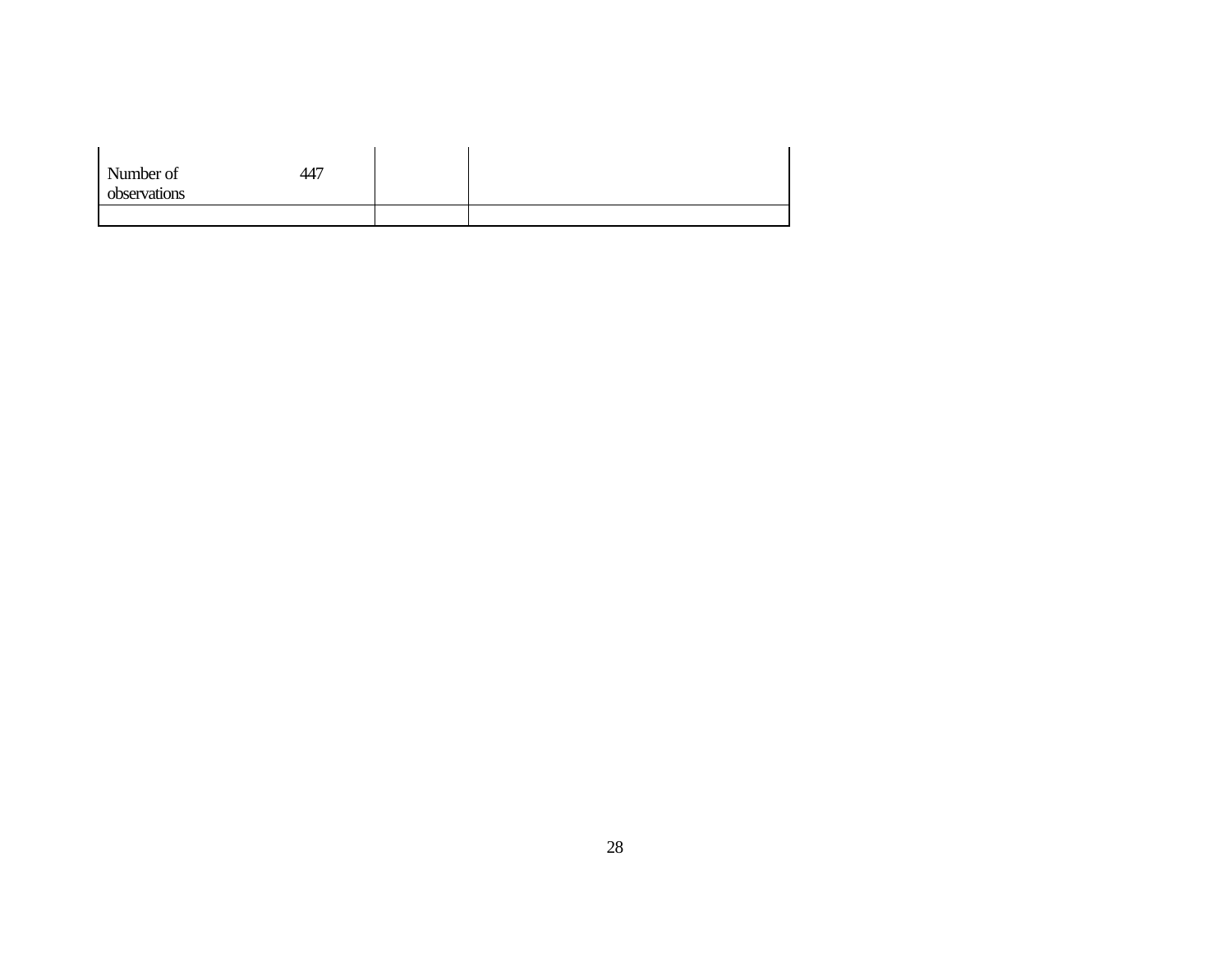| Gamma               | <b>All models</b> |                 | <b>Beliefs about</b>  |                     | <b>Beliefs about</b>  |                     | <b>Beliefs about</b>  |                     |
|---------------------|-------------------|-----------------|-----------------------|---------------------|-----------------------|---------------------|-----------------------|---------------------|
| <b>Variables</b>    |                   |                 | quality               |                     | quality per £         |                     | ethical stands        |                     |
|                     | <b>Prior mean</b> | <b>Prior SD</b> | <b>Posterior mean</b> | <b>Posterior SD</b> | <b>Posterior mean</b> | <b>Posterior SD</b> | <b>Posterior mean</b> | <b>Posterior SD</b> |
| <b>ONE</b>          | $\theta$          | 5               | 0.583                 | 0.099               | 0.085                 | 0.091               | 0.487                 | 0.091               |
| Sex                 | $-0.2$            | 0.1             | $-0.083$              | 0.086               | $-0.084$              | 0.089               | $-0.093$              | 0.088               |
| Degree              | 0.05              | 0.1             | 0.038                 | 0.092               | 0.040                 | 0.082               | 0.082                 | 0.087               |
| Age at wave 1       |                   |                 |                       |                     |                       |                     |                       |                     |
| 30-39               | 0.05              | 0.05            | 0.027                 | 0.050               | 0.016                 | 0.048               | 0.054                 | 0.046               |
| 40-49               | 0.08              | 0.05            | 0.133                 | 0.047               | 0.136                 | 0.047               | 0.119                 | 0.049               |
| 50-59               | 0.1               | 0.05            | 0.134                 | 0.055               | 0.117                 | 0.046               | 0.104                 | 0.048               |
| Widowed             | $\overline{0}$    | 0.2             | $-0.015$              | 0.176               | $-0.042$              | 0.160               | $-0.011$              | 0.168               |
| Lives London at     | $-0.8$            | 0.5             | $-0.131$              | 0.181               | $-0.105$              | 0.171               | 0.043                 | 0.162               |
| Wave 1              |                   |                 |                       |                     |                       |                     |                       |                     |
| <b>Broadcasting</b> | 0.05              | 0.1             | 0.177                 | 0.091               | 0.190                 | 0.086               | 0.185                 | 0.085               |
|                     |                   |                 |                       |                     |                       |                     |                       |                     |
| N                   |                   |                 | 447                   |                     | 447                   |                     | 447                   |                     |

**Table A2. Results of Bayesian analysis on selection variables in models of the determinants of changes in the quality of television production. (Base model priors and standard deviations used in main models)**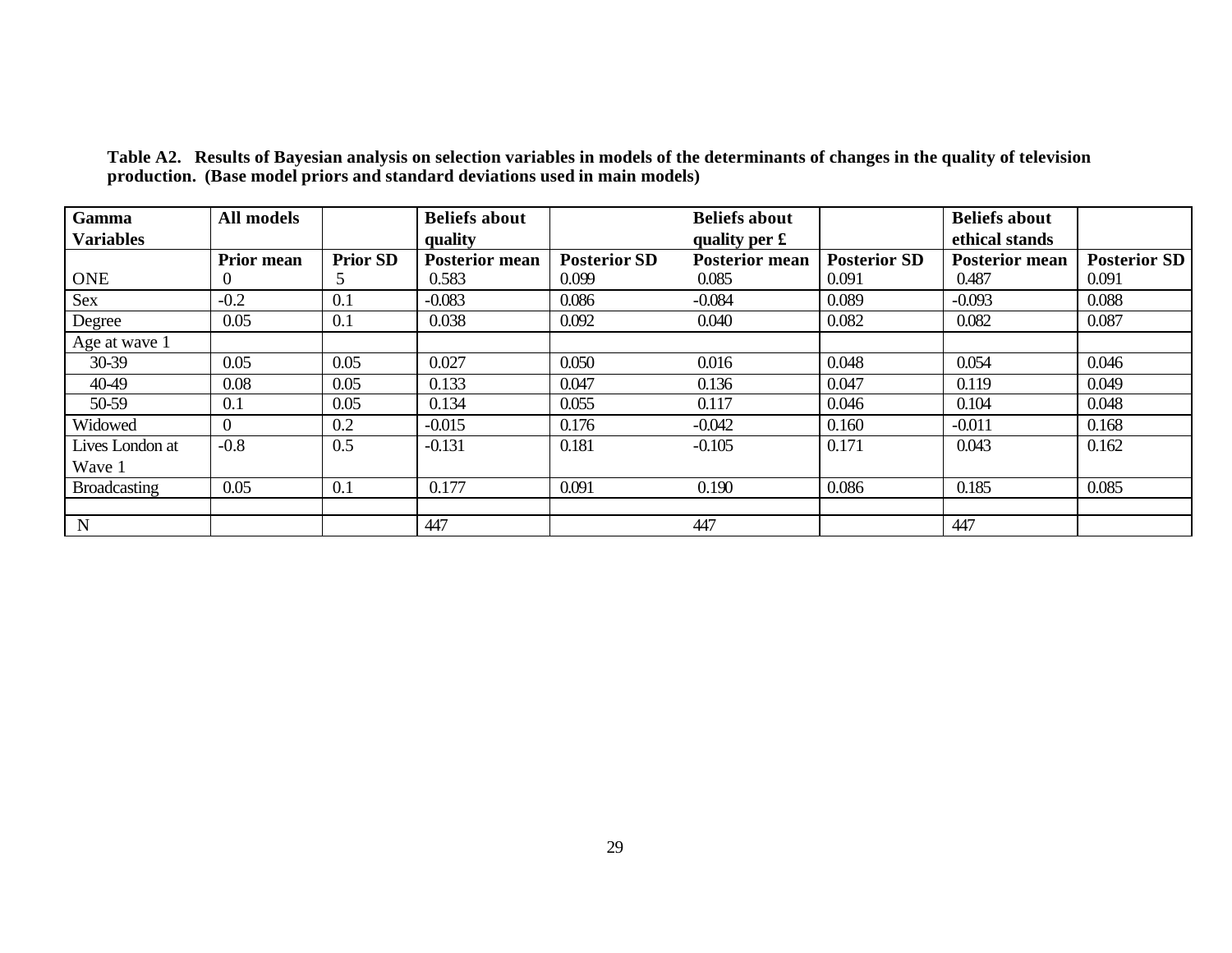**Table A2 continued. Results of Bayesian analysis on selection variables in models of the determinants of changes in the quality of television production. (Base model priors and standard deviations used in main models)**

| Gamma               | <b>All models</b> |                 | <b>Beliefs about</b>  |                     | <b>Beliefs about</b>  |                     | <b>Beliefs about</b>  |                     |
|---------------------|-------------------|-----------------|-----------------------|---------------------|-----------------------|---------------------|-----------------------|---------------------|
| <b>Variables</b>    |                   |                 | accuracy              |                     | creativity            |                     | technical             |                     |
|                     |                   |                 |                       |                     |                       |                     | stands                |                     |
|                     | <b>Prior mean</b> | <b>Prior SD</b> | <b>Posterior mean</b> | <b>Posterior SD</b> | <b>Posterior mean</b> | <b>Posterior SD</b> | <b>Posterior mean</b> | <b>Posterior SD</b> |
| <b>ONE</b>          | $\Omega$          | 5 <sup>5</sup>  | 0.479                 | 0.095               | 0.504                 | 0.098               | 0.483                 | 0.097               |
| Sex                 | $-0.2$            | 0.1             | $-0.091$              | 0.094               | $-0.090$              | 0.084               | $-0.067$              | 0.092               |
| Degree              | 0.05              | 0.1             | 0.037                 | 0.088               | 0.041                 | 0.088               | 0.035                 | 0.081               |
| Age at wave 1       |                   |                 |                       |                     |                       |                     |                       |                     |
| 30-39               | 0.05              | 0.05            | 0.037                 | 0.046               | 0.026                 | 0.050               | 0.036                 | 0.048               |
| 40-49               | 0.08              | 0.05            | 0.122                 | 0.046               | 0.129                 | 0.047               | 0.122                 | 0.048               |
| 50-59               | 0.1               | 0.05            | 0.113                 | 0.047               | 0.127                 | 0.052               | 0.112                 | 0.049               |
| Widowed             | $\Omega$          | 0.2             | $-0.121$              | 0.172               | 0.057                 | 0.162               | $-0.031$              | 0.184               |
| Lives London at     | $-0.8$            | 0.5             | $-0.032$              | 0.166               | $-0.094$              | 0.163               | $-0.023$              | 0.167               |
| Wave 1              |                   |                 |                       |                     |                       |                     |                       |                     |
| <b>Broadcasting</b> | 0.05              | 0.1             | 0.156                 | 0.093               | 0.170                 | 0.088               | 0.190                 | 0.087               |
|                     |                   |                 |                       |                     |                       |                     |                       |                     |
| N                   |                   |                 | 447                   |                     | 447                   |                     | 447                   |                     |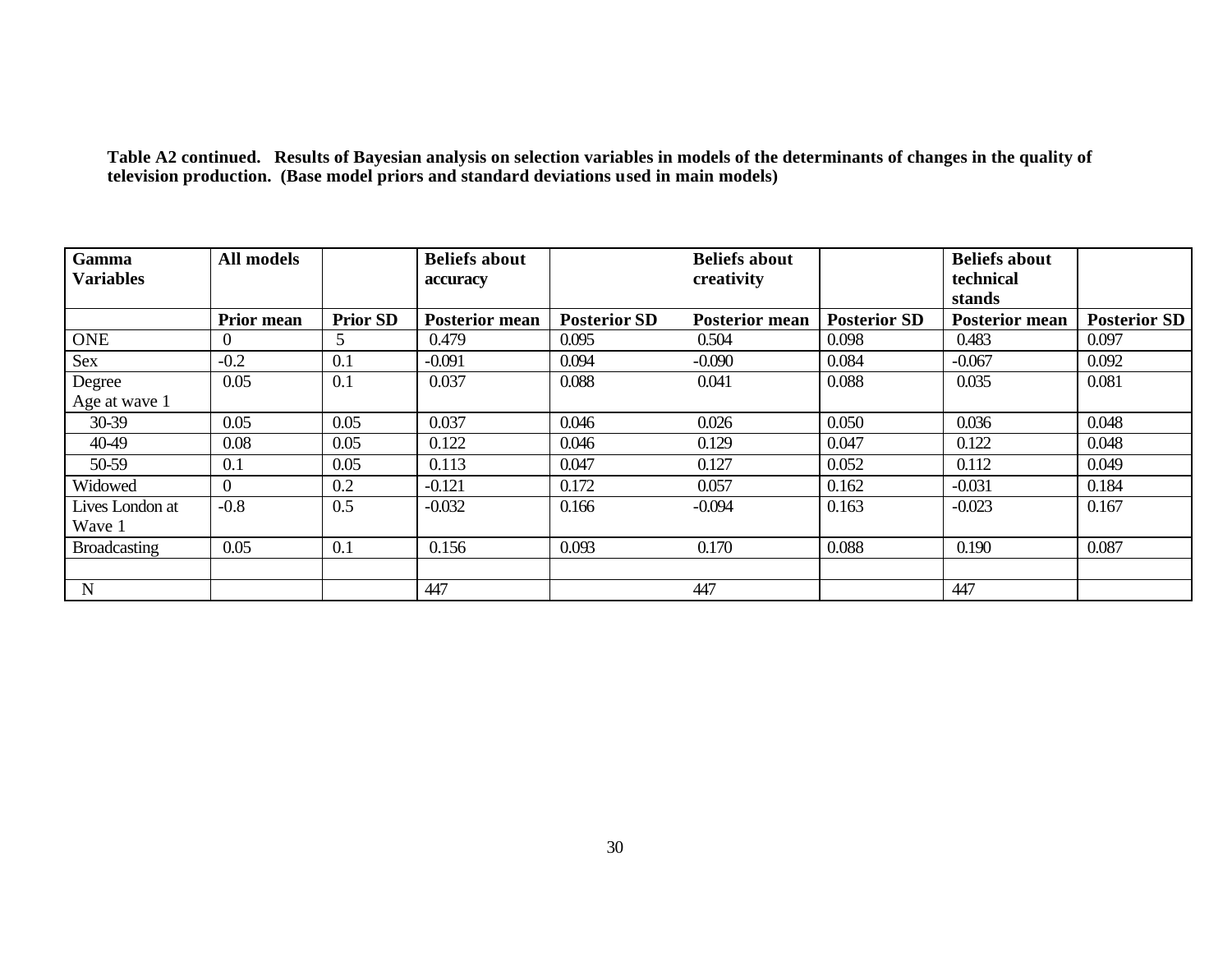| <b>Variable</b>        | All models        |                 | <b>Beliefs about</b>  |                     | <b>Beliefs about</b>    |                     | <b>Beliefs about</b>  |                     |
|------------------------|-------------------|-----------------|-----------------------|---------------------|-------------------------|---------------------|-----------------------|---------------------|
|                        |                   |                 | quality               |                     | quality per $\mathbf f$ |                     | ethical stands        |                     |
|                        | <b>Prior mean</b> | <b>Prior SD</b> | <b>Posterior mean</b> | <b>Posterior SD</b> | <b>Posterior mean</b>   | <b>Posterior SD</b> | <b>Posterior mean</b> | <b>Posterior SD</b> |
| <b>Below</b> rate      | $-1.0$            | 0.3             | $-0.718$              | 0.247               | $-0.751$                | 0.287               | $-0.868$              | 0.272               |
| Low skill              | $-0.4$            | 0.2             | $-0.363$              | 0.187               | $-0.359$                | 0.196               | $-0.415$              | 0.175               |
| Above rate             | 1.0               | 0.3             | 0.734                 | 0.259               | 0.793                   | 0.250               | 0.838                 | 0.241               |
| Training               | 0.2               | 0.2             | 0.261                 | 0.191               | 0.307                   | 0.196               | 0.289                 | 0.180               |
| Income                 | 0.5               | 0.3             | 0.115                 | 0.078               | 0.236                   | 0.118               | 0.136                 | 0.085               |
| Low budget             | $-0.6$            | 0.4             | $-0.203$              | 0.312               | $-0.187$                | 0.316               | $-0.353$              | 0.320               |
| Compromise             | $-1.0$            | 0.3             | $-0.608$              | 0.234               | $-0.908$                | 0.249               | $-1.010$              | 0.271               |
| <b>Importance of</b>   |                   |                 |                       |                     |                         |                     |                       |                     |
| Creativity             | $-0.2$            | 0.4             | $-0.095$              | 0.077               | 0.098                   | 0.123               | $-0.134$              | 0.106               |
| Trust                  | $-0.2$            | 0.4             |                       |                     |                         |                     | $-0.268$              | 0.231               |
| Competitiveness        | 0.2               | 0.4             | 0.232                 | 0.129               | 0.179                   | 0.184               | 0.261                 | 0.158               |
| Stolen ideas           | $-1.0$            | 0.3             |                       |                     |                         |                     | $-0.768$              | 0.245               |
| <b>Characteristics</b> |                   |                 |                       |                     |                         |                     |                       |                     |
| Gender/male            | $-0.1$            | 0.5             | $-0.179$              | 0.317               | $-0.057$                | 0.378               | $-0.305$              | 0.366               |
| Age 30s                | $-0.2$            | 0.1             | $-0.162$              | 0.095               | $-0.207$                | 0.109               | $-0.197$              | 0.088               |
| Age 40s                | $-0.4$            | 0.2             | $-0.416$              | 0.168               | $-0.318$                | 0.206               | $-0.321$              | 0.191               |
| Age 50s                | $-0.6$            | 0.2             | $-0.796$              | 0.190               | $-0.641$                | 0.197               | $-0.676$              | 0.203               |
| Freelance              | $-0.4$            | 0.2             | $-0.289$              | 0.162               | $-0.409$                | 0.200               | $-0.213$              | 0.168               |
| IndependentCo          | 0.0               | 0.2             | $-0.040$              | 0.205               | 0.078                   | 0.178               | $-0.141$              | 0.216               |
| owner                  |                   |                 |                       |                     |                         |                     |                       |                     |
| <b>Broadcasting</b>    | $-0.4$            | 0.4             | $-0.163$              | 0.266               | $-0.574$                | 0.329               | $-0.140$              | 0.309               |
| Long hours             | $-0.4$            | 0.4             | $-0.294$              | 0.283               | $-0.467$                | 0.292               | $-0.350$              | 0.302               |
| No hours               | $-0.2$            | 0.3             | $-0.001$              | 0.274               | $-0.098$                | 0.292               | $-0.058$              | 0.268               |
| London                 | $-0.3$            | 0.5             | $-0.091$              | 0.279               | $-0.197$                | 0.378               | $-0.298$              | 0.348               |

**Table A3. Results of Bayesian analysis on models of the determinants of changes in the quality of television production after allowing for selection effects of attrition. (Base model priors and standard deviations used.)**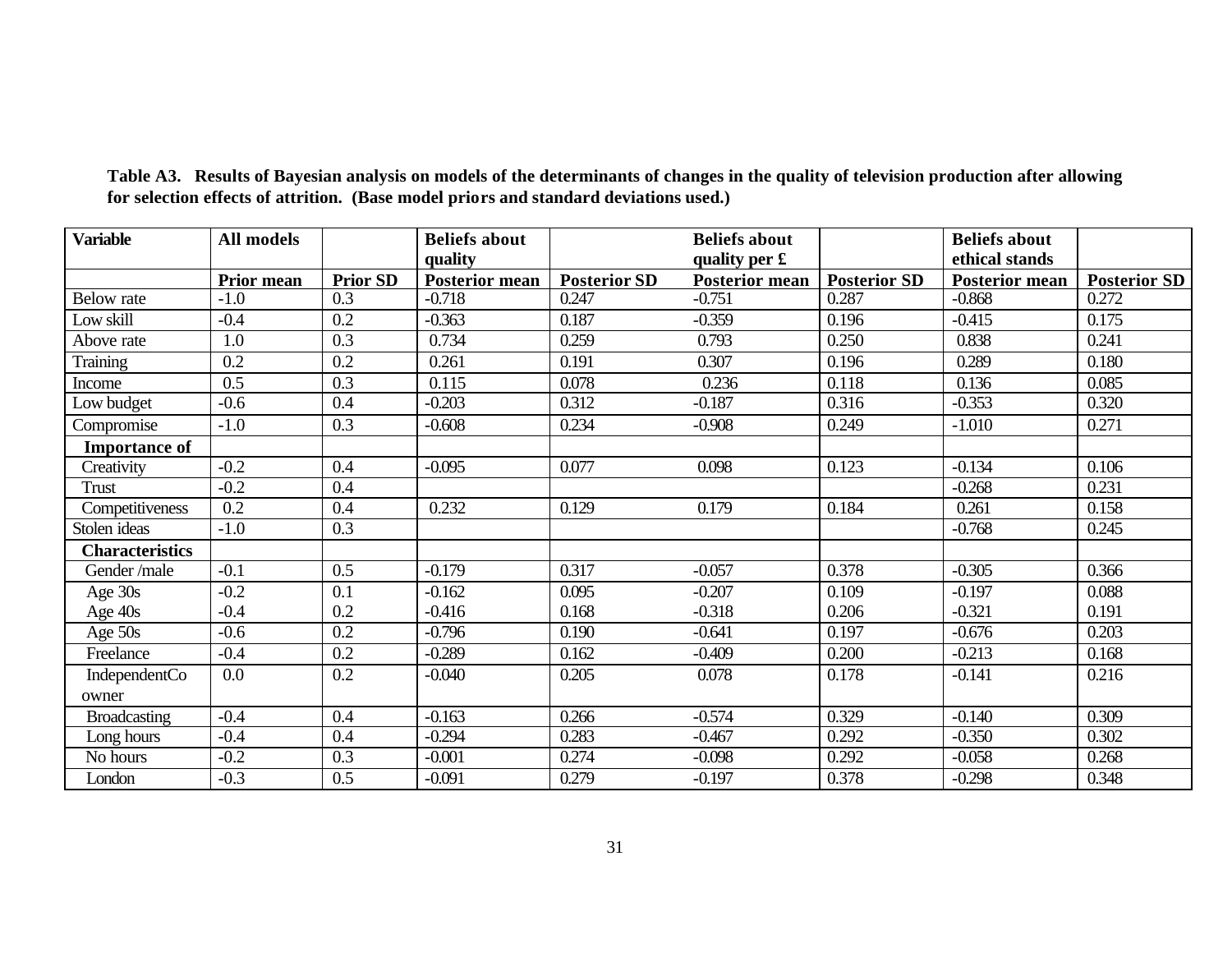| <b>Variable</b> | All models        |                 | <b>Beliefs about</b><br>quality |                     | <b>Beliefs about</b><br>quality per $\mathbf f$ |                     | <b>Beliefs about</b><br>ethical stands |       |
|-----------------|-------------------|-----------------|---------------------------------|---------------------|-------------------------------------------------|---------------------|----------------------------------------|-------|
|                 | <b>Prior mean</b> | <b>Prior SD</b> | <b>Posterior mean</b>           | <b>Posterior SD</b> | <b>Posterior mean</b>                           | <b>Posterior SD</b> | <b>Posterior mean</b>                  |       |
| Producer        |                   | 0.4             | $-0.562$                        | 0.295               | $-0.160$                                        | 0.356               | $-0.022$                               | 0.298 |
| support         | $-0.2$            | 0.4             | $-0.073$                        | 0.296               | $-0.245$                                        | 0.359               | $-0.009$                               | 0.317 |
| Post production |                   | 0.4             | $-0.076$                        | 0.306               | $-0.253$                                        | 0.337               | $-0.294$                               | 0.368 |
| manager         | 0.2               | 0.4             | $-0.035$                        | 0.371               | 0.196                                           | 0.377               | 0.399                                  | 0.326 |
|                 |                   |                 |                                 |                     |                                                 |                     |                                        |       |
| Number of       |                   |                 | 316                             |                     | 316                                             |                     | 316                                    |       |
| observations    |                   |                 |                                 |                     |                                                 |                     |                                        |       |
| nu              |                   |                 | 1.439                           | 0.634               | 2.681                                           | 0.687               | $-1.854$                               | .167  |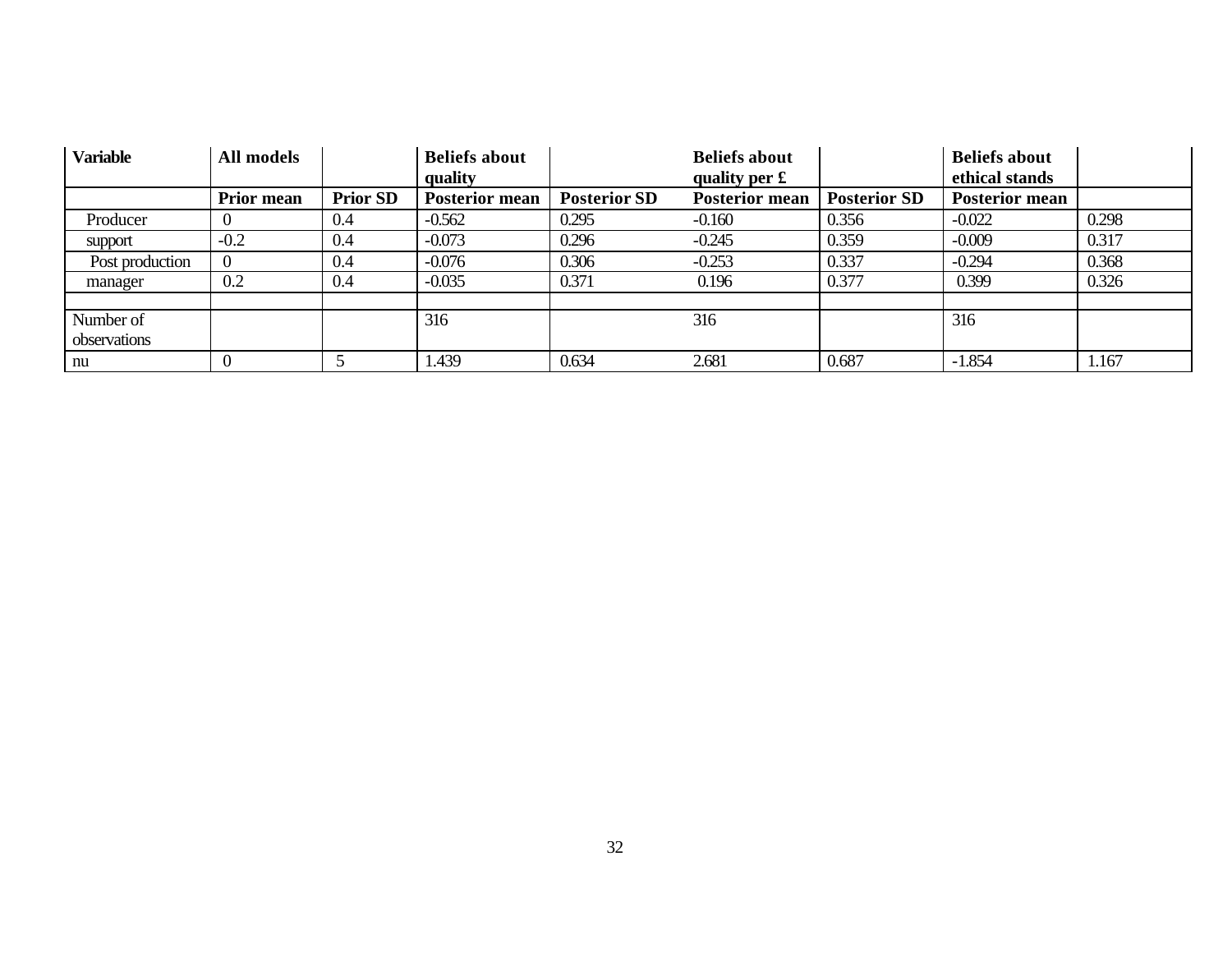| <b>Variable</b>        | <b>All models</b> |                  | <b>Beliefs about</b>  |                     | <b>Beliefs about</b>  |                     | <b>Beliefs about</b>  |                     |
|------------------------|-------------------|------------------|-----------------------|---------------------|-----------------------|---------------------|-----------------------|---------------------|
|                        |                   |                  | accuracy              |                     | creative              |                     | technical             |                     |
|                        |                   |                  |                       |                     | standards             |                     | standards             |                     |
|                        | Prior mean        | <b>Prior SD</b>  | <b>Posterior mean</b> | <b>Posterior SD</b> | <b>Posterior mean</b> | <b>Posterior SD</b> | <b>Posterior mean</b> | <b>Posterior SD</b> |
| <b>Below</b> rate      | $-1.0$            | 0.3              | $-0.841$              | 0.271               | $-0.753$              | 0.267               | $-0.834$              | 0.260               |
| Low skill              | $-0.4$            | 0.2              | $-0.456$              | 0.188               | $-0.471$              | 0.190               | $-0.454$              | 0.202               |
| Above rate             | 1.0               | 0.3              | 0.669                 | 0.241               | 0.751                 | 0.253               | 0.490                 | 0.261               |
| Training               | 0.2               | 0.2              | 0.353                 | 0.200               | 0.178                 | 0.184               | 0.146                 | 0.191               |
| Income                 | 0.5               | 0.3              | 0.038                 | 0.072               | 0.131                 | 0.077               | $-0.023$              | 0.088               |
| Low budget             | $-0.6$            | 0.4              | $-0.343$              | 0.356               | $-0.277$              | 0.313               | $-0.225$              | 0.309               |
| Compromise             | $-1.0$            | 0.3              | $-0.881$              | 0.252               | $-0.704$              | 0.239               | $-0.715$              | 0.236               |
| <b>Importance of</b>   |                   |                  |                       |                     |                       |                     |                       |                     |
| Creativity             | $-0.2$            | 0.4              | $-0.178$              | 0.091               | $-0.053$              | 0.083               | $-0.061$              | 0.095               |
| Trust                  | $-0.2$            | 0.4              | $-0.016$              | 0.180               |                       |                     |                       |                     |
| Time                   | $-0.2$            | 0.4              |                       |                     |                       |                     | $-0.210$              | 0.178               |
| Competitiveness        | 0.2               | 0.4              | 0.316                 | 0.149               | 0.299                 | 0.147               | 0.367                 | 0.148               |
| Stolen ideas           | $-1.0$            | 0.3              | $-0.537$              | 0.285               | $-0.432$              | 0.252               |                       |                     |
| <b>Characteristics</b> |                   |                  |                       |                     |                       |                     |                       |                     |
| Gender/male            | $-0.1$            | $\overline{0.5}$ | $-0.160$              | 0.306               | $-0.540$              | 0.327               | $-0.301$              | 0.343               |
| Age 30s                | $-0.2$            | 0.1              | $-0.207$              | 0.090               | $-0.194$              | 0.105               | $-0.201$              | 0.103               |
| Age 40s                | $-0.4$            | 0.2              | $-0.365$              | 0.175               | $-0.411$              | 0.164               | $-0.287$              | 0.186               |
| Age 50s                | $-0.6$            | 0.2              | $-0.676$              | 0.172               | $-0.603$              | 0.171               | $-0.605$              | 0.196               |
| Freelance              | $-0.4$            | 0.2              | $-0.311$              | 0.185               | $-0.401$              | 0.164               | $-0.327$              | 0.175               |
| IndependentCo          | 0.0               | 0.2              | $-0.081$              | 0.171               | $-0.054$              | 0.204               | 0.039                 | 0.201               |
| owner                  |                   |                  |                       |                     |                       |                     |                       |                     |
| <b>Broadcasting</b>    | $-0.4$            | 0.4              | $-0.145$              | 0.258               | $-0.011$              | 0.325               | $-0.724$              | 0.283               |
| Long hours             | $-0.4$            | 0.4              | $-0.315$              | 0.277               | $-0.094$              | 0.294               | $-0.280$              | 0.304               |
| No hours               | $-0.2$            | 0.3              | $-0.217$              | 0.243               | 0.034                 | 0.267               | $-0.045$              | 0.262               |

# **Table A3 continued. Results of Bayesian analysis on models of the determinants of changes in the quality of television production.**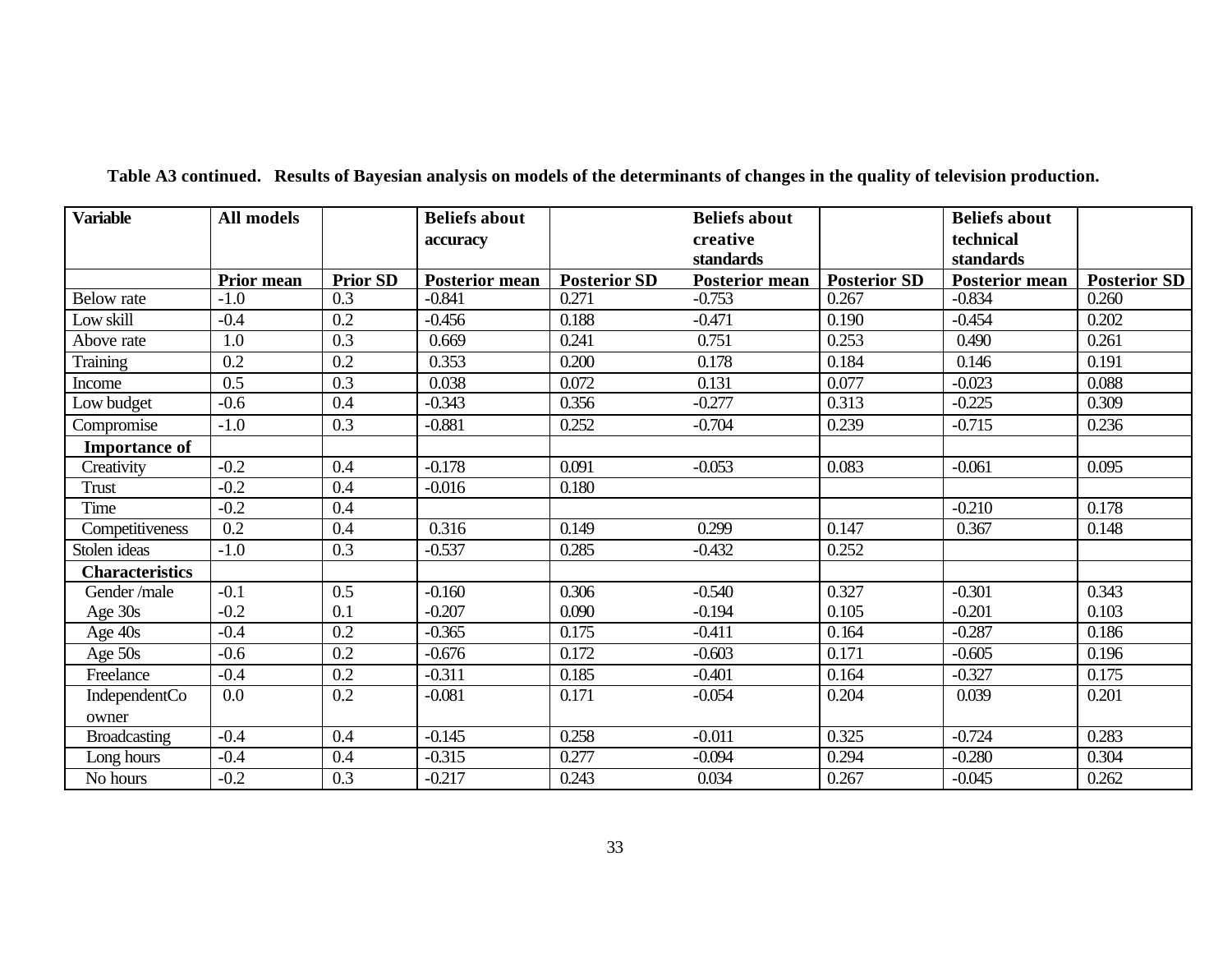| <b>Variable</b> | All models        |                 | <b>Beliefs about</b><br>accuracy |                     | <b>Beliefs about</b><br>creative<br>standards |                     | <b>Beliefs about</b><br>technical<br>standards |                     |
|-----------------|-------------------|-----------------|----------------------------------|---------------------|-----------------------------------------------|---------------------|------------------------------------------------|---------------------|
|                 | <b>Prior mean</b> | <b>Prior SD</b> | <b>Posterior mean</b>            | <b>Posterior SD</b> | <b>Posterior mean</b>                         | <b>Posterior SD</b> | <b>Posterior mean</b>                          | <b>Posterior SD</b> |
|                 |                   |                 |                                  |                     |                                               |                     |                                                |                     |
| London          | $-0.3$            | 0.5             | $-0.258$                         | 0.307               | $-0.361$                                      | 0.317               | $-0.605$                                       | 0.324               |
| Producer        |                   | 0.4             | 0.242                            | 0.250               | $-0.350$                                      | 0.277               | 0.003                                          | 0.296               |
| support         | $-0.2$            | 0.4             | 0.035                            | 0.299               | 0.103                                         | 0.345               | $-0.117$                                       | 0.362               |
| Post production | $\Omega$          | 0.4             | 0.192                            | 0.339               | $-0.019$                                      | 0.310               | $-0.205$                                       | 0.326               |
| manager         | 0.2               | 0.4             | 0.199                            | 0.367               | 0.034                                         | 0.363               | 0.396                                          | 0.387               |
|                 |                   |                 |                                  |                     |                                               |                     |                                                |                     |
| Number of       |                   |                 | 316                              |                     | 316                                           |                     | 316                                            |                     |
| observations    |                   |                 |                                  |                     |                                               |                     |                                                |                     |
| Nu              | $\theta$          | 5               | 1.607                            | 0.581               | 1.981                                         | 0.402               | 2.185                                          | 0.921               |